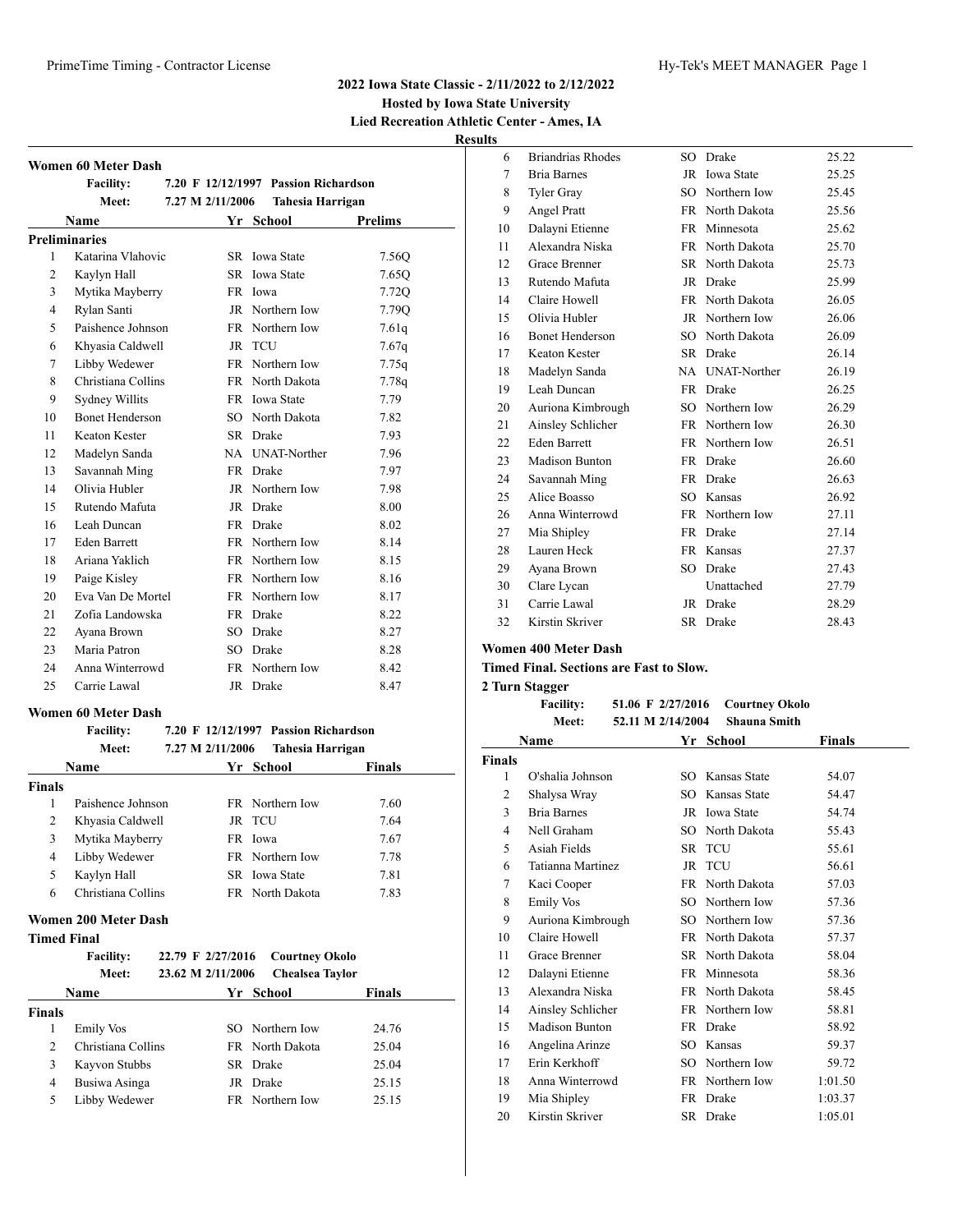| __________________________________                |
|---------------------------------------------------|
| <b>Hosted by Iowa State University</b>            |
| <b>Lied Recreation Athletic Center - Ames, IA</b> |
| <b>Results</b>                                    |

| Finals  (Women 400 Meter Dash) |                            |                           |           |                          |               |
|--------------------------------|----------------------------|---------------------------|-----------|--------------------------|---------------|
|                                | Name                       |                           | Yr        | <b>School</b>            | <b>Finals</b> |
|                                | Angel Pratt                |                           | <b>FR</b> | North Dakota             | <b>DNF</b>    |
|                                | <b>Tyler Gray</b>          |                           | SO.       | Northern Iow             | <b>DNF</b>    |
|                                | Women 600 Yard Run         |                           |           |                          |               |
|                                | <b>Facility:</b>           | 1:23.29 F 2/8/2019        |           | <b>Caraline Slattery</b> |               |
|                                | Meet:                      | 1:23.29 M 2/8/2019        |           | <b>Caraline Slattery</b> |               |
|                                | Name                       |                           |           | Yr School                | Finals        |
| Finals                         |                            |                           |           |                          |               |
| $\mathbf{1}$                   | Mary Figler                |                           | SR        | Ohio State               | 1:21.02F      |
| $\overline{2}$                 | Zakiyah Amos               |                           | SR        | <b>Iowa State</b>        | 1:22.27F      |
| 3                              | <b>Mallory Mulzer</b>      |                           |           | Unattached               | 1:23.80       |
| $\overline{4}$                 | Gia Napolean               |                           | SO.       | Ohio State               | 1:25.76       |
| 5                              | <b>Evann Seratte</b>       |                           | SO.       | Kansas                   | 1:26.11       |
| 6                              | Riley Colby                |                           | FR.       | Kansas                   | 1:26.14       |
| 7                              | Noel James                 |                           | SO.       | Northern Iow             | 1:29.81       |
| 8                              | Liv Freund                 |                           |           | FR Northern Iow          | 1:31.22       |
| 9                              | Millie Hill                |                           |           | FR Northern Iow          | 1:31.50       |
| 10                             | Sadie Juergens             |                           | SO.       | Northern Iow             | 1:31.69       |
| 11                             | Sydney Schaffer            |                           | FR        | Northern Iow             | 1:31.92       |
| 12                             |                            | Lydia Berns-Schweingruber | <b>FR</b> | Northern Iow             | 1:32.86       |
| 13                             | Maia Italia                |                           | FR        | Drake                    | 1:35.13       |
| 14                             | Margo Chipps               |                           |           | FR Northern Iow          | 1:37.15       |
| 15                             | Sydney Durbin              |                           |           | SO Northern Iow          | 1:37.26       |
|                                | <b>Women 800 Meter Run</b> |                           |           |                          |               |
|                                |                            |                           |           |                          |               |

#### **Timed Final.**

#### **One-turn stagger; Lanes**

|               | 2:01.42 F 2/11/2017<br><b>Facility:</b> |      | <b>Shea Collinsworth</b> |         |
|---------------|-----------------------------------------|------|--------------------------|---------|
|               | Meet:<br>2:01.42 M 2/11/2017            |      | <b>Shea Collinsworth</b> |         |
|               | Name                                    |      | Yr School                | Finals  |
| <b>Finals</b> |                                         |      |                          |         |
| 1             | Kassidy Johnson                         | JR   | Kansas State             | 2:05.75 |
| 2             | Aziza Ayoub                             | SR.  | Ohio State               | 2:06.25 |
| 3             | Clare Pitcher                           | FR.  | Iowa                     | 2:07.56 |
| 4             | Avryl Johnson                           |      | JR Kansas                | 2:07.59 |
| 5             | Jo-Lauren Keane                         |      | FR West Virgini          | 2:07.90 |
| 6             | Mary Figler                             | SR.  | Ohio State               | 2:08.38 |
| 7             | Mallory Mulzer                          |      | Unattached               | 2:08.63 |
| 8             | Julia Nielsen                           |      | FR Bradley               | 2:08.71 |
| 9             | Anastasia Korzenowski                   | JR   | Minnesota                | 2:09.32 |
| 10            | Alli Bookin-Nosbisch                    |      | FR Iowa                  | 2:09.48 |
| 11            | Cassandra Williamson                    | FR   | West Virgini             | 2:09.61 |
| 12            | Jasmin Muhammad-Graham                  | SO.  | <b>TCU</b>               | 2:10.05 |
| 13            | Sophie Schmitz                          | SR.  | Minnesota                | 2:10.06 |
| 14            | <b>Sydney Burton</b>                    | FR - | Kansas State             | 2:10.25 |
| 15            | Erin Reidy                              | FR - | Minnesota                | 2:10.68 |
| 16            | Jordan Anderson                         |      | Unattached               | 2:10.76 |
| 17            | Macy Heinz                              |      | <b>SR</b> Kansas State   | 2:10.99 |
| 18            | Grace Bookin-Nosbisch                   | FR.  | Iowa                     | 2:11.05 |
| 19            | Alex Ferguson                           |      | JR Kansas State          | 2:11.20 |
| 20            | Molly Roach                             | JR   | Minnesota                | 2:11.64 |
| 21            | Sophia Jungling                         | FR.  | Northern Iow             | 2:11.73 |
| 22            | Rylan Engels                            | SO   | <b>TCU</b>               | 2:11.96 |

| 23 | Gia Napolean        | SO. | Ohio State        | 2:12.31    |
|----|---------------------|-----|-------------------|------------|
| 24 | Emilie Meyer        | FR  | Drake             | 2:12.41    |
| 25 | <b>Bella Heikes</b> | FR  | <b>Iowa State</b> | 2:12.47    |
| 26 | Riley Beach         | FR  | <b>Iowa State</b> | 2:12.96    |
| 27 | Ava Hill            | FR  | Minnesota         | 2:13.26    |
| 28 | Katie Moore         | FR  | Iowa              | 2:13.57    |
| 29 | Faten Laribi        | JR  | Kansas            | 2:14.92    |
| 30 | Maggie Davis        | SR  | <b>Iowa State</b> | 2:16.03    |
| 31 | Barbara Vrhovac     | SO  | Drake             | 2:16.33    |
| 32 | Grace Link          | FR  | North Dakota      | 2:16.54    |
| 33 | Delaney Kemp        | FR  | Kansas State      | 2:16.80    |
| 34 | Logan Akason        | SO. | Iowa              | 2:16.96    |
| 35 | Paige Twiehaus      | FR  | Kansas            | 2:19.67    |
| 36 | Katie Nimrod        | JR  | Northern Iow      | 2:21.06    |
| 37 | Grace Schaefer      | FR  | Northern Iow      | 2:21.88    |
| 38 | Lucy Avenson        | JR  | Drake             | 2:24.49    |
| 39 | Meghan Coulter      | FR  | Drake             | 2:27.62    |
|    | Kimberley Ficenec   |     | Unattached        | <b>DNF</b> |

# **Women 1 Mile Run**

# **Timed Final.**

## **One-turn stagger; Double Waterfall**

**Facility: 4:33.75 F 2/14/2015 Heather Wilson Meet: 4:33.75 M 2/14/2015 Heather Wilson**

|               | Name                |           | Yr School        | <b>Finals</b> |
|---------------|---------------------|-----------|------------------|---------------|
| <b>Finals</b> |                     |           |                  |               |
| 1             | Alexina Tuebel      |           | Unattached       | 4:32.69F      |
| 2             | Molly Sughroue      |           | CSTC-Elite       | 4:34.40       |
| 3             | Madeline Strandemo  |           | Oiselle/Littewin | 4:38.09       |
| 4             | Megan Mooney        |           | SR Colorado St.  | 4:41.24       |
| 5             | Amber Aesoph        | <b>FR</b> | Iowa             | 4:41.58       |
| 6             | Addie Engel         |           | FR Ohio State    | 4:42.46       |
| 7             | Anna Petr           |           | SO Colorado St.  | 4:42.56       |
| 8             | Sommer Herner       |           | JR Kansas        | 4:44.37       |
| 9             | Janette Schraft     |           | JR Iowa State    | 4:49.26       |
| 10            | Emma Gordon         |           | SR Iowa          | 4:49.33       |
| 11            | Kelby Anderson      |           | SR North Dakota  | 4:49.85       |
| 12            | Cailee Peterson     |           | SR South Dakota  | 4:51.66       |
| 13            | Libby Halbmaier     |           | SO Minnesota     | 4:52.61       |
| 14            | Hannah Stewart      |           | SO Kansas State  | 4:52.61       |
| 15            | Emma Atkinson       |           | FR Minnesota     | 4:52.69       |
| 16            | Taylor Kreitinger   |           | FR Minnesota     | 4:52.96       |
| 17            | <b>Tate Sweeney</b> |           | JR Minnesota     | 4:53.42       |
| 18            | Lauren Neugeboren   |           | JR Colorado St.  | 4:54.19       |
| 19            | Akemi Von Scherr    |           | FR Ohio State    | 4:55.42       |
| 20            | Grace Link          |           | FR North Dakota  | 4:57.20       |
| 21            | Carrissa Dock       |           | Unattached       | 4:57.71       |
| 22            | Sydney Weaber       |           | FR Air Force     | 5:00.81       |
| 23            | Kaleesa Houston     |           | SO North Dakota  | 5:02.45       |
| 24            | Paige Holub         |           | JR Northern Iow  | 5:06.49       |
| 25            | Olivia Orr          | SR        | Loyola (Ill.     | 5:07.18       |
| 26            | Jill Vonnahme       |           | JR Northern Iow  | 5:13.84       |
| 27            | Alexis Roehl        |           | JR North Dakota  | 5:15.27       |
| 28            | Madysen Klebenow    | SO.       | Drake            | 5:26.29       |
| ---           | Kimberley Ficenec   |           | Unattached       | <b>DNF</b>    |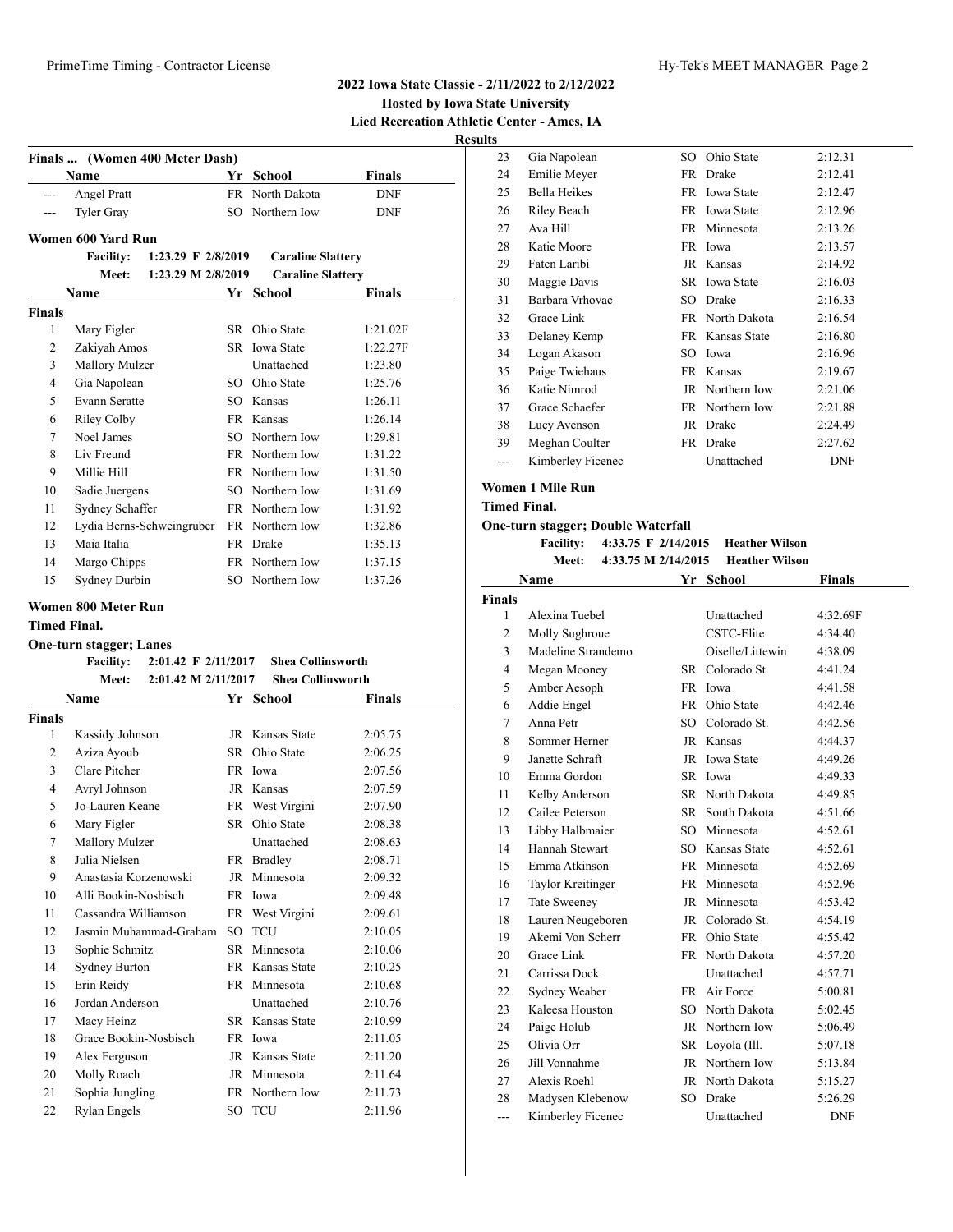# **Hosted by Iowa State University**

**Lied Recreation Athletic Center - Ames, IA**

**Results**

| Women 3000 Meter Run |                                           |     |                     |            |  |  |  |  |  |
|----------------------|-------------------------------------------|-----|---------------------|------------|--|--|--|--|--|
|                      | <b>One-turn stagger; Double Waterfall</b> |     |                     |            |  |  |  |  |  |
|                      | <b>Section 1: 1:05pm</b>                  |     |                     |            |  |  |  |  |  |
|                      | Section 2: 5:10pm                         |     |                     |            |  |  |  |  |  |
|                      | <b>Section 3: 5:35pm</b>                  |     |                     |            |  |  |  |  |  |
|                      | <b>Facility:</b><br>8:56.09 F $2/27/2010$ |     | <b>Lisa Koll</b>    |            |  |  |  |  |  |
|                      | 9:02.40 M 2/14/2015<br>Meet:              |     | <b>Erin Teschuk</b> |            |  |  |  |  |  |
|                      | Name                                      |     | Yr School           | Finals     |  |  |  |  |  |
| <b>Finals</b>        |                                           |     |                     |            |  |  |  |  |  |
| 1                    | <b>Lindsey Peters</b>                     |     | FR Air Force        | 9:21.55    |  |  |  |  |  |
| 2                    | Lauren Offerman                           |     | SR Colorado St.     | 9:26.96    |  |  |  |  |  |
| 3                    | Madeleine King                            |     | SR Notre Dame       | 9:28.91    |  |  |  |  |  |
| 4                    | Sophia McDonnell                          |     | FR Bradley          | 9:30.52    |  |  |  |  |  |
| 5                    | Madelynn Hill                             |     | JR Iowa State       | 9:30.82    |  |  |  |  |  |
| 6                    | Emily Chaston                             |     | SO Colorado St.     | 9:31.85    |  |  |  |  |  |
| 7                    | Kelby Anderson                            |     | SR North Dakota     | 9:34.73    |  |  |  |  |  |
| 8                    | Claudia Burgess                           |     | SO Colorado St.     | 9:35.12    |  |  |  |  |  |
| 9                    | Maddy Denner                              |     | JR Notre Dame       | 9:36.27    |  |  |  |  |  |
| 10                   | Lona Latema                               |     | SO Kansas           | 9:40.83    |  |  |  |  |  |
| 11                   | Kelli Tosic                               |     | FR Iowa             | 9:41.06    |  |  |  |  |  |
| 12                   | Ashley Tutt                               |     | JR Iowa State       | 9:41.67    |  |  |  |  |  |
| 13                   | Rayna Fruchey                             |     | SO Air Force        | 9:42.08    |  |  |  |  |  |
| 14                   | Winrose Chesang                           |     | SR Iowa State       | 9:47.25    |  |  |  |  |  |
| 15                   | <b>Brooke McKee</b>                       |     | SO Iowa             | 9:48.14    |  |  |  |  |  |
| 16                   | <b>Ashley Maguire</b>                     |     | FR Bradley          | 9:48.46    |  |  |  |  |  |
| 17                   | Andrea Kuhn                               |     | SO Ohio State       | 9:49.62    |  |  |  |  |  |
| 18                   | Devon Peterson                            |     | SR Colorado St.     | 9:49.84    |  |  |  |  |  |
| 19                   | <b>Brianne Brewster</b>                   |     | FR Minnesota        | 9:51.42    |  |  |  |  |  |
| 20                   | Kaleesa Houston                           |     | SO North Dakota     | 9:53.93    |  |  |  |  |  |
| 21                   | <b>Sydney Petersen</b>                    |     | JR Colorado St.     | 9:55.10    |  |  |  |  |  |
| 22                   | Hannah Godwin                             |     | Nebraska            | 9:55.32    |  |  |  |  |  |
| 23                   | Nora Wollen                               |     | FR Loyola (Ill.     | 9:55.68    |  |  |  |  |  |
| 24                   | Akemi Von Scherr                          |     | FR Ohio State       | 9:56.49    |  |  |  |  |  |
| 25                   | Kiki Connell                              |     | FR Iowa State       | 10:04.01   |  |  |  |  |  |
| 26                   | Tyla Lumley                               |     | FR Drake            | 10:04.61   |  |  |  |  |  |
| 27                   | Alexys Barton                             |     | SR Kansas           | 10:07.14   |  |  |  |  |  |
| 28                   | Ellie Twedt                               | SO  | Iowa                | 10:09.96   |  |  |  |  |  |
| 29                   | Abby Ryon                                 | SO. | Iowa                | 10:12.64   |  |  |  |  |  |
| 30                   | Mia Rampton                               | JR  | Northern Iow        | 10:16.35   |  |  |  |  |  |
| 31                   | Grace Kuhn                                | FR  | Loyola (Ill.        | 10:19.20   |  |  |  |  |  |
| 32                   | Micah Poellet                             | FR  | Iowa                | 10:19.68   |  |  |  |  |  |
| 33                   | Jen Dufner                                | SR  | North Dakota        | 10:21.18   |  |  |  |  |  |
| 34                   | Cailan Steward                            | SO  | Kansas State        | 10:25.90   |  |  |  |  |  |
| 35                   | Dinah Gigandet                            | FR  | Ohio State          | 10:33.82   |  |  |  |  |  |
| ---                  | Molly Sughroue                            |     | CSTC-Elite          | <b>DNF</b> |  |  |  |  |  |
| ---                  | Tarynn Cullings                           | SR  | Loyola (Ill.        | DNF        |  |  |  |  |  |

| Women 5000 Meter Run                      |
|-------------------------------------------|
| Timed Final.                              |
| <b>One-turn stagger; Double Waterfall</b> |
| Section $1 \omega 12:45PM$                |
| Section 2 $\omega$ 4:30PM                 |
| Facility: 15:21.66 F 2/9/2013             |

| Facility: 15:21.66 F 2/9/2013 | <b>Betsy Saina</b> |
|-------------------------------|--------------------|
| Meet: 15:21.66 M 2/9/2013     | <b>Betsy Saina</b> |

|                | Name                  |           | Yr School        | <b>Finals</b> |
|----------------|-----------------------|-----------|------------------|---------------|
| <b>Finals</b>  |                       |           |                  |               |
| 1              | Cailie Logue          |           | SR Iowa State    | 15:46.24      |
| $\overline{2}$ | <b>Bethany Hasz</b>   | SR        | Minnesota        | 15:49.62      |
| 3              | Kassie Parker         | SR.       | Loras            | 15:58.58      |
| $\overline{4}$ | Jacqueline Gaughan    |           | JR Notre Dame    | 16:02.32      |
| 5              | Lily Tomasula-Martin  |           | JR Colorado St.  | 16:05.91      |
| 6              | Dana Feyen            |           | JR Iowa State    | 16:06.26      |
| $\overline{7}$ | Erin Strzelecki       |           | FR Notre Dame    | 16:07.09      |
| 8              | Annabel Stafford      | SO        | Colorado St.     | 16:07.61      |
| 9              | Ashlyn Hillyard       |           | SO Colorado St.  | 16:11.99      |
| 10             | Nicola Jansen         |           | FR Bradley       | 16:11.99      |
| 11             | Megan Hasz            | SR        | Minnesota        | 16:15.63      |
| 12             | Kathleen Simms        | JR        | Loyola (Ill.     | 16:20.22      |
| 13             | Katie Rose Blachowicz |           | JR Notre Dame    | 16:30.13      |
| 14             | Claire Hengesbaugh    | JR        | Loyola (Ill.     | 16:38.96      |
| 15             | <b>Bit Klecker</b>    | JR        | Minnesota        | 16:39.57      |
| 16             | Sarah Carter          |           | JR Colorado St.  | 16:43.35      |
| 17             | Daniella Santos       |           | FR Ohio State    | 16:44.34      |
| 18             | Brenna Cohoon         |           | SO Iowa State    | 16:45.30      |
| 19             | <b>Tiaree Towler</b>  |           | FR Air Force     | 16:49.37      |
| 20             | Clara Mayfield        |           | SO Carleton      | 16:50.08      |
| 21             | Kate Wiser            | <b>FR</b> | Notre Dame       | 16:51.28      |
| 22             | <b>Brooke Mullins</b> | SO.       | Drake            | 16:52.24      |
| 23             | <b>Ivy Gonzales</b>   |           | JR Colorado St.  | 16:59.50      |
| 24             | Erika Freyhof         |           | Nebraska         | 17:03.83      |
| 25             | Halle Hamilton        |           | FR Air Force     | 17:06.22      |
| 26             | Jaycie Thomsen        |           | JR Minnesota     | 17:07.91      |
| 27             | Hannah Moulton        |           | SR Ohio State    | 17:09.00      |
| 28             | <b>Taylor Briggs</b>  |           | FR Iowa State    | 17:10.65      |
| 29             | Jaybe Shufelberger    |           | SO Kansas State  | 17:21.12      |
| 30             | Kate Crawford         |           | FR Northern Iow  | 17:23.00      |
| 31             | <b>Riley Mayer</b>    | SR        | Wartburg         | 17:30.39      |
| 32             | Adrianna Wilder       | SR        | Air Force        | 17:35.17      |
| 33             | Mimi Reimers          | SR        | Loyola (Ill.     | 17:36.28      |
| 34             | Elizabeth Aho         | SR        | Loyola (Ill.     | 17:39.83      |
| 35             | Kenadi Krueger        |           | FR Kansas        | 17:46.24      |
| 36             | Madeline Block        |           | JR Iowa          | 17:49.35      |
| 37             | Kalea Chu             | <b>FR</b> | Kansas           | 17:51.70      |
| 38             | Isabelle Schaffer     |           | FR Northern Iow  | 17:52.91      |
| 39             | Liesl Paulsen         | FR        | Minnesota        | 17:54.92      |
| 40             | Ellie Weber           | JR        | Ohio State       | 18:02.66      |
| 41             | Anya Brett            | SR        | Loyola (Ill.     | 18:42.16      |
| ---            | Madeline Strandemo    |           | Oiselle/Littewin | <b>DNF</b>    |
| $\sim$         | Dakotah Lindwurm      |           | Puma-MN Distance | <b>DNF</b>    |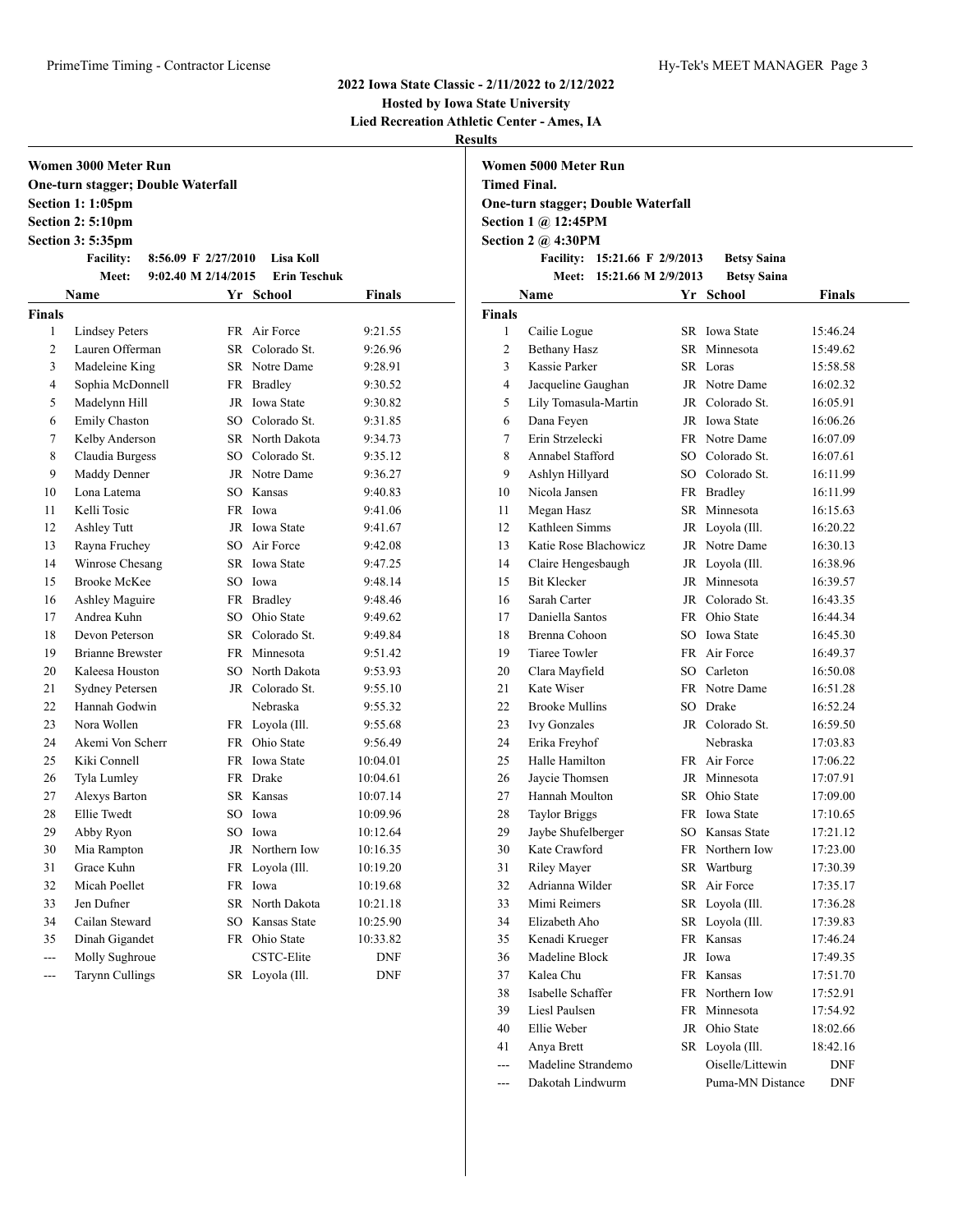#### **2022 Iowa State Classic - 2/11/2022 to 2/12/2022**

**Hosted by Iowa State University Lied Recreation Athletic Center - Ames, IA**

**Results**

|               | <b>Facility:</b>                            |                    | 8.00 F 2/27/2016 Akela Jones           |                                 |
|---------------|---------------------------------------------|--------------------|----------------------------------------|---------------------------------|
|               | <b>Meet:</b>                                | 8.07 M 2/10/2001   | <b>Perdita Felicien</b>                |                                 |
|               | Name                                        |                    | Yr School                              | <b>Prelims</b>                  |
|               | <b>Preliminaries</b>                        |                    |                                        |                                 |
| 1             | Katarina Vlahovic                           |                    | SR Iowa State                          | 8.29Q                           |
| 2             | Kaylyn Hall                                 |                    | SR Iowa State                          | 8.31Q                           |
| 3             | Jaymie O'Connor                             |                    | SR Drake                               | 8.63q                           |
| 4             | Salmata Korgho                              |                    | SO North Dakota                        | 8.67q                           |
| 5             | <b>Bailee Dierks</b>                        |                    | SO North Dakota                        | 8.91q                           |
| 6             | Paige Kisley                                |                    | FR Northern Iow                        | 8.92q                           |
| 7             | Sydney Willits                              |                    | FR Iowa State                          | 8.95q                           |
| 8             | Maria Patron                                |                    | SO Drake                               | 9.02q                           |
| 9             | Alice Boasso                                |                    | SO Kansas                              | 9.13                            |
| 10            | Lauren Heck                                 |                    | FR Kansas                              | 9.15                            |
| 11            | Zofia Landowska                             |                    | FR Drake                               | 9.40                            |
| 12            | Kelly Proesch                               |                    | FR Northern Iow                        | 10.86                           |
|               | <b>Women 60 Meter Hurdles</b>               |                    |                                        |                                 |
|               | <b>Facility:</b>                            | 8.00 F $2/27/2016$ | <b>Akela Jones</b>                     |                                 |
|               | Meet:                                       | 8.07 M 2/10/2001   | <b>Perdita Felicien</b>                |                                 |
|               | Name                                        |                    | Yr School                              | Finals                          |
| <b>Finals</b> |                                             |                    |                                        |                                 |
| 1             | Katarina Vlahovic                           |                    | SR Iowa State                          | 8.21                            |
| 2             | Kaylyn Hall                                 |                    | <b>SR</b> Iowa State                   | 8.24                            |
| 3             | Jaymie O'Connor                             |                    | SR Drake                               | 8.64                            |
| 4             | Salmata Korgho                              |                    | SO North Dakota                        | 8.65                            |
| 5             | Paige Kisley                                |                    | FR Northern Iow                        | 8.90                            |
| 6             | <b>Bailee Dierks</b>                        |                    | SO North Dakota                        | 8.94                            |
| 7             | Maria Patron                                |                    | SO Drake                               | 9.05                            |
|               | Women 4x400 Meter Relay                     |                    |                                        |                                 |
|               | <b>Timed Final.</b>                         |                    |                                        |                                 |
|               | <b>Facility:</b>                            | 3:31.87 F 3/6/2004 | Wyoming                                |                                 |
|               | Meet:                                       | 3:36.14 M 2/6/1999 |                                        | <b>Southwest Missouri State</b> |
|               | <b>Team</b>                                 |                    | Relay                                  | Finals                          |
| <b>Finals</b> |                                             |                    |                                        |                                 |
| 1             | Iowa State                                  |                    |                                        | 3:40.09                         |
|               | 1) Zakiyah Amos SR                          |                    | 2) Kaylyn Hall SR                      |                                 |
|               | 3) Katarina Vlahovic SR                     |                    | 4) Bria Barnes JR                      |                                 |
| 2             | Kansas State                                |                    |                                        | 3:44.26                         |
|               | 1) O'shalia Johnson SO                      |                    | 2) Shalysa Wray SO                     |                                 |
|               | 3) Macy Heinz SR                            |                    | 4) Sydney Burton FR                    |                                 |
| 3             | North Dakota State                          |                    |                                        | 3:47.91                         |
|               | 1) Nell Graham SO                           |                    | 2) Claire Howell FR                    |                                 |
|               | 3) Grace Brenner SR                         |                    | 4) Kaci Cooper FR                      |                                 |
|               | Minnesota                                   |                    |                                        | 3:50.73                         |
| 4             | 1) Anastasia Korzenowski JR                 |                    | 2) Erin Reidy FR                       |                                 |
|               |                                             |                    | 4) Molly Roach JR                      |                                 |
|               | 3) Libby Halbmaier SO                       |                    |                                        |                                 |
| 5             | Northern Iowa                               |                    |                                        | 3:52.15                         |
|               | 1) Auriona Kimbrough SO<br>3) Tyler Gray SO |                    | 2) Emily Vos SO<br>4) Erin Kerkhoff SO |                                 |

| 6  | TCU                     |   | 3:52.57                      |
|----|-------------------------|---|------------------------------|
|    | 1) Tatianna Martinez JR |   | 2) Jasmin Muhammad-Graham SO |
|    | 3) Asiah Fields SR      |   | 4) Rylan Engels SO           |
| 7  | Kansas                  |   | 3:52.97                      |
|    | 1) Riley Colby FR       |   | 2) Evann Seratte SO          |
|    | 3) Avryl Johnson JR     |   | 4) Angelina Arinze SO        |
| 8  | Drake                   |   | 3:53.51                      |
|    | 1) Briandrias Rhodes SO |   | 2) Busiwa Asinga JR          |
|    | 3) Madison Bunton FR    |   | 4) Ellie Mendlik SR          |
| 9  | Northern Iowa           | B | 3:58.84                      |
|    | 1) Olivia Hubler JR     |   | 2) Paishence Johnson FR      |
|    | 3) Noel James SO        |   | 4) Eden Barrett FR           |
| 10 | Kansas State            | B | 4:02.94                      |
|    | 1) Urte Bacianskaite SO |   | 2) Madelyn McCabe FR         |
|    | 3) Kassidy Johnson JR   |   | 4) Delaney Kemp FR           |
|    | Kansas                  | B | <b>DNF</b>                   |
|    | 1) Faten Laribi JR      |   | 2) Paige Twiehaus FR         |
|    | 3) Alexys Barton SR     |   | 4) Lorielle Daniel SO        |
|    | Ohio State              |   | <b>DNF</b>                   |
|    | 1) Aziza Ayoub SR       |   | 2) Gia Napolean SO           |
|    | 3) Mary Figler SR       |   | 4) Mallory Mulzer SR         |
|    | Minnesota               | B | <b>DNF</b>                   |
|    | 1) Sophie Schmitz SR    |   | 2) Ava Hill FR               |
|    |                         |   |                              |

#### **Women High Jump**

**Progressions: 1.46,1.51,1.56,1.61,1.66,1.69,1.72,1.75 +3cm Facility: 1.93m F 2/13/2009 Elizabeth Patterson/Akela Jones**

|                | 1 аспиу.<br>$1.70 \text{ m}$ $1.27 \text{ m}$ |           |                 | Enzabeth I atter son/Incia cones |
|----------------|-----------------------------------------------|-----------|-----------------|----------------------------------|
|                | 1.92m M 2/15/2003<br>Meet:                    |           |                 | <b>Gina Rickert/Karol Damond</b> |
|                | Name                                          | Yr        | School          | <b>Finals</b>                    |
| Finals         |                                               |           |                 |                                  |
| 1              | Daejha Moss                                   |           | JR North Dakota | 1.72m                            |
| $\overline{c}$ | Katrine Olsen                                 | <b>FR</b> | SE Louisiana    | 1.69m                            |
| 3              | Maddie Righter                                |           | SO Kansas State | 1.66m                            |
| 4              | Maria Gorham                                  |           | JR Iowa         | 1.66m                            |
| 5              | Rylie Todd                                    |           | FR Northern Iow | 1.66m                            |
| 6              | Urte Bacianskaite                             |           | SO Kansas State | 1.66m                            |
| 7              | Layanna Green                                 |           | FR Northern Iow | 1.61 <sub>m</sub>                |
| 8              | Bailey Waldhauser                             |           | SR Minnesota    | 1.61 <sub>m</sub>                |
| 9              | Madelyn McCabe                                |           | FR Kansas State | 1.61 <sub>m</sub>                |
| 10             | Marin McClowry                                |           | SR Northern Iow | 1.56m                            |
| 10             | Sydney Durbin                                 |           | SO Northern Iow | 1.56m                            |
| 12             | Kiersten Fisher                               |           | FR Iowa         | 1.56m                            |
| 12             | Anne Guest                                    |           | FR Iowa         | 1.56m                            |
| 14             | Lydia Berns-Schweingruber                     |           | FR Northern Iow | 1.56m                            |
| 15             | Jade Hunter                                   |           | FR Iowa         | 1.51 <sub>m</sub>                |
| 15             | Morgan Johnk                                  | SO.       | Northern Iow    | 1.51 <sub>m</sub>                |
|                | Ella Meeuwsen                                 |           | Unattached      | NΗ                               |
|                | Women Pole Vault                              |           |                 |                                  |

# **Progressions: 3.30, 3.45, 3.60, 3.75, 3.85, 3.95, 4.05 +10cm**

**Facility: 4.51m F 2/13/2016 Emily Grove Meet: 4.51m M 2/13/2016 Emily Grove**

|       | 1.1.0.0.0.0    |  |                 |               |
|-------|----------------|--|-----------------|---------------|
|       | <b>Name</b>    |  | Yr School       | <b>Finals</b> |
| inals |                |  |                 |               |
|       | Tommi Hintnaus |  | SR Kansas State | 4.15m         |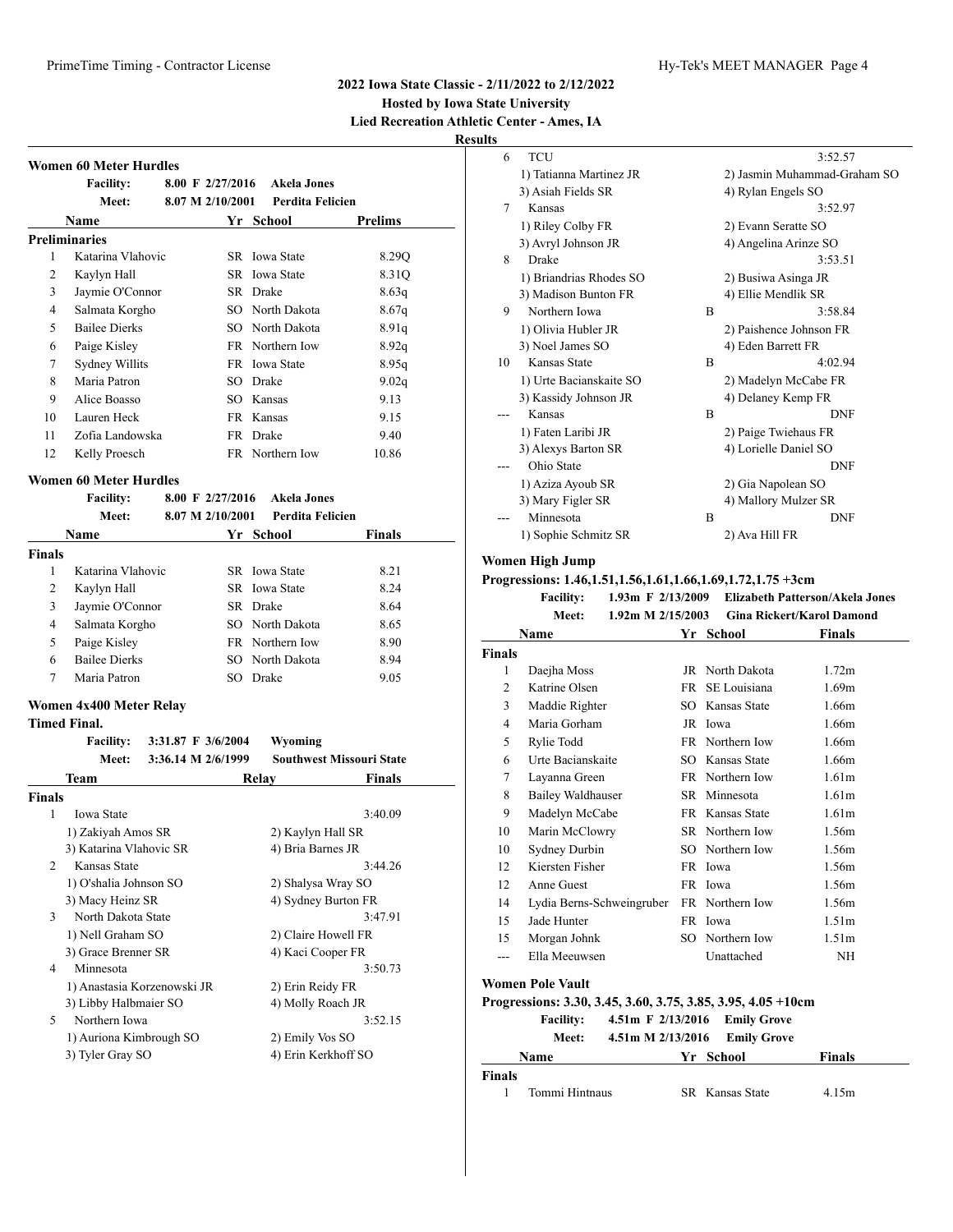### **Hosted by Iowa State University Lied Recreation Athletic Center - Ames, IA**

**Results**

| Finals  (Women Pole Vault) |  |                   |                                                                                                                                     |  |  |
|----------------------------|--|-------------------|-------------------------------------------------------------------------------------------------------------------------------------|--|--|
| <b>Name</b>                |  |                   | <b>Finals</b>                                                                                                                       |  |  |
| <b>Kasey Staley</b>        |  |                   | 4.05m                                                                                                                               |  |  |
| <b>Tysen Townsend</b>      |  |                   | 3.95m                                                                                                                               |  |  |
| Alexys Berger              |  |                   | 3.85m                                                                                                                               |  |  |
| Anna Long                  |  |                   | 3.75m                                                                                                                               |  |  |
| Sam Spencer                |  | <b>Unattached</b> | 3.60m                                                                                                                               |  |  |
| Mara Pletcher              |  | Unattached        | 3.60m                                                                                                                               |  |  |
| Isabelle Holtzen           |  |                   | 3.45m                                                                                                                               |  |  |
| Cierra Laux                |  |                   | 3.45m                                                                                                                               |  |  |
| Alivia Silvestri           |  |                   | 3.30 <sub>m</sub>                                                                                                                   |  |  |
| Katie Berglund             |  |                   | <b>NH</b>                                                                                                                           |  |  |
|                            |  |                   | Yr School<br>JR TCU<br>SR TCU<br>SO Minnesota<br>JR TCU<br>JR Northern Iow<br>JR Northern Iow<br>FR Northern Iow<br>SO North Dakota |  |  |

#### **Women Long Jump**

**Top 9 Athletes Advance to Final.**

|  | <b>Facility:</b> |  |  | 6.75m F $2/26/2016$ | Akela Jones |
|--|------------------|--|--|---------------------|-------------|
|--|------------------|--|--|---------------------|-------------|

|        | Meet:                | 6.42m M $2/7/1999$ | <b>Trina Radske</b> |                   |
|--------|----------------------|--------------------|---------------------|-------------------|
|        | Name                 |                    | Yr School           | Finals            |
| Finals |                      |                    |                     |                   |
| 1      | Khyasia Caldwell     |                    | JR TCU              | 6.24m             |
| 2      | Sydney Willits       |                    | FR Iowa State       | 6.07 <sub>m</sub> |
| 3      | Grace Emineth        |                    | FR North Dakota     | 5.90m             |
| 4      | Grace Anigbata       |                    | JR TCU              | 5.77m             |
| 5      | Urte Bacianskaite    | SO.                | Kansas State        | 5.75m             |
| 6      | Emma Seetoo          |                    | FR TCU              | 5.74m             |
| 7      | Daejha Moss          |                    | JR North Dakota     | 5.62m             |
| 8      | Chelsea Harrington   |                    | JR SE Louisiana     | 5.55m             |
| 9      | Madelyn McCabe       |                    | FR Kansas State     | 5.46m             |
| 10     | Lorielle Daniel      | SO.                | Kansas              | 5.45m             |
| 11     | Jodi Lipp            |                    | JR North Dakota     | 5.42 <sub>m</sub> |
| 12     | Ayana Brown          | SO.                | Drake               | 5.27m             |
| 13     | Tosin Alao           |                    | JR TCU              | 5.24m             |
| 14     | Alice Boasso         | SO.                | Kansas              | 5.15m             |
| 15     | Lauren Heck          |                    | FR Kansas           | 4.92m             |
| 16     | <b>Bailee Dierks</b> | SO.                | North Dakota        | 4.83 <sub>m</sub> |
| 17     | Clare Lycan          |                    | Unattached          | 4.70m             |
| 18     | Makenna Vollmer      |                    | FR North Dakota     | 4.59m             |

#### **Women Triple Jump**

#### **Top 9 Athletes Advance to Final.**

|               | <b>Facility:</b> | 13.90m F 2/9/2002 |     | Vanitta Kinard         |               |
|---------------|------------------|-------------------|-----|------------------------|---------------|
|               | Meet:            | 13.90m M 2/9/2002 |     | Vanitta Kinard         |               |
|               | Name             |                   | Yr. | School                 | <b>Finals</b> |
| <b>Finals</b> |                  |                   |     |                        |               |
| 1             | Lorielle Daniel  |                   |     | SO Kansas              | 12.17m        |
| 2             | Tosin Alao       |                   |     | JR TCU                 | 12.15m        |
| 3             | Alissa Melvin    |                   |     | JR North Dakota        | 11.97m        |
| 4             | Jodi Lipp        |                   |     | JR North Dakota        | 11.81m        |
| 5             | Grace Emineth    |                   |     | <b>FR</b> North Dakota | 11.70m        |
| 6             | Kayla Bushey     |                   |     | Unattached             | 11.63m        |
| 7             | Saudia Heard     |                   |     | SR Kansas              | 11.53m        |
| 8             | Emma Seetoo      |                   |     | FR TCU                 | 11.39m        |
| 9             | Makenna Vollmer  |                   |     | FR North Dakota        | 10.88m        |

| <b>Women Shot Put</b> |                                                      |                      |                       |             |  |
|-----------------------|------------------------------------------------------|----------------------|-----------------------|-------------|--|
|                       | Top 9 Athletes Advance to Final.<br><b>Facility:</b> | 19.23m F $2/13/2016$ | <b>Raven Saunders</b> |             |  |
|                       | Meet:                                                | 19.23m M 2/13/2001   | <b>Raven Saunders</b> |             |  |
|                       | Name                                                 | Yr                   | School                | Finals      |  |
| <b>Finals</b>         |                                                      |                      |                       |             |  |
| 1                     | Alexandra Emilianov                                  |                      | JR Kansas             | 16.52m      |  |
| 2                     | Amanda Anderson                                      |                      | SR North Dakota       | 15.36m      |  |
| 3                     | Jasmine Greer                                        |                      | FR Kansas State       | 15.35m      |  |
| 4                     | Morgan Nealey                                        |                      | JR Northern Iow       | 15.10m      |  |
| 5                     | Makenna Wilson                                       |                      | NA UNAT-Norther       | 15.07m      |  |
| 6                     | Jamie Kofron                                         |                      | SO Iowa               | 14.81m      |  |
| 7                     | Katie Fare                                           |                      | FR Northern Iow       | 14.78m      |  |
| 8                     | Rebecca Manteuffel                                   |                      | <b>Unattached</b>     | 14.74m      |  |
| 9                     | Ianna Roach                                          |                      | SO Iowa               | 14.69m      |  |
| 10                    | Marin Ehler                                          |                      | SO Northern Iow       | 14.41m      |  |
| 11                    | Chandler Haight                                      |                      | SR Drake              | 14.24m      |  |
| 12                    | Grace Thompson                                       |                      | FR Kansas State       | 13.76m      |  |
| 13                    | Mari Shavers                                         |                      | JR Northern Iow       | 13.54m      |  |
| 14                    | Samantha Callaway                                    |                      | FR TCU                | 13.46m      |  |
| 15                    | Tori Thomas                                          |                      | SO Kansas             | 13.22m      |  |
| 16                    | Jaycee Schroeder                                     |                      | FR Kansas State       | 13.17m      |  |
| 17                    | Caitlin Thilges                                      |                      | JR Northern Iow       | 12.69m      |  |
| 18                    | Merrideth Spiers                                     |                      | FR North Dakota       | 12.38m      |  |
| 19                    | Sydney Willits                                       |                      | FR Iowa State         | 9.64m       |  |
| ---                   | Sarah Byrd                                           |                      | NA UNAT-Norther       | <b>FOUL</b> |  |

#### **Women Weight Throw**

#### **Top 9 Athletes Advance to Final.**

**Facility: 24.08m F 2/10/2012 Brittany Riley Meet: 24.08m M 2/10/2012 Brittany Riley**

|                | Name                    | Yr  | School          | <b>Finals</b>      |
|----------------|-------------------------|-----|-----------------|--------------------|
| Finals         |                         |     |                 |                    |
| 1              | Maddy Niles             |     | Velaasa         | 23.16m             |
| $\overline{c}$ | Emma Robbins            | SO. | Kansas State    | 20.47m             |
| 3              | Amanda Howe             |     | JR Iowa         | 20.31 <sub>m</sub> |
| 4              | Amy Phillips            |     | SR North Dakota | 19.79m             |
| 5              | Jamie Kofron            | SO. | Iowa            | 19.66m             |
| 6              | Jasmine Greer           |     | FR Kansas State | 18.91 <sub>m</sub> |
| 7              | Mari Shavers            |     | JR Northern Iow | 18.81 <sub>m</sub> |
| 8              | Emily Fuhr              |     | FR Kansas State | 18.60m             |
| 9              | Amanda Anderson         |     | SR North Dakota | 18.43m             |
| 10             | Antonella Creazzola     |     | SR Iowa State   | 18.24m             |
| 11             | Lizzie Vigrl            |     | Unattached      | 18.09m             |
| 12             | Rebecca Manteuffel      |     | Unattached      | 17.48m             |
| 13             | Lacey Pavlak            |     | FR Kansas State | 17.29m             |
| 13             | Danielle Hoyle          |     | FR Iowa State   | 17.29m             |
| 15             | Mathilda Bjorklund      |     | JR TCU          | 17.09m             |
| 16             | Merrideth Spiers        |     | FR North Dakota | 16.45m             |
| 17             | Centaine Noom-Duckworth |     | FR Drake        | 16.15m             |
| 18             | Marin Ehler             | SO. | Northern Iow    | 16.08m             |
| 19             | Caitlin Thilges         |     | JR Northern Iow | 15.17m             |
| 20             | Katrine Olsen           | FR  | SE Louisiana    | 15.05m             |
| 21             | Tori Thomas             |     | SO Kansas       | 14.58m             |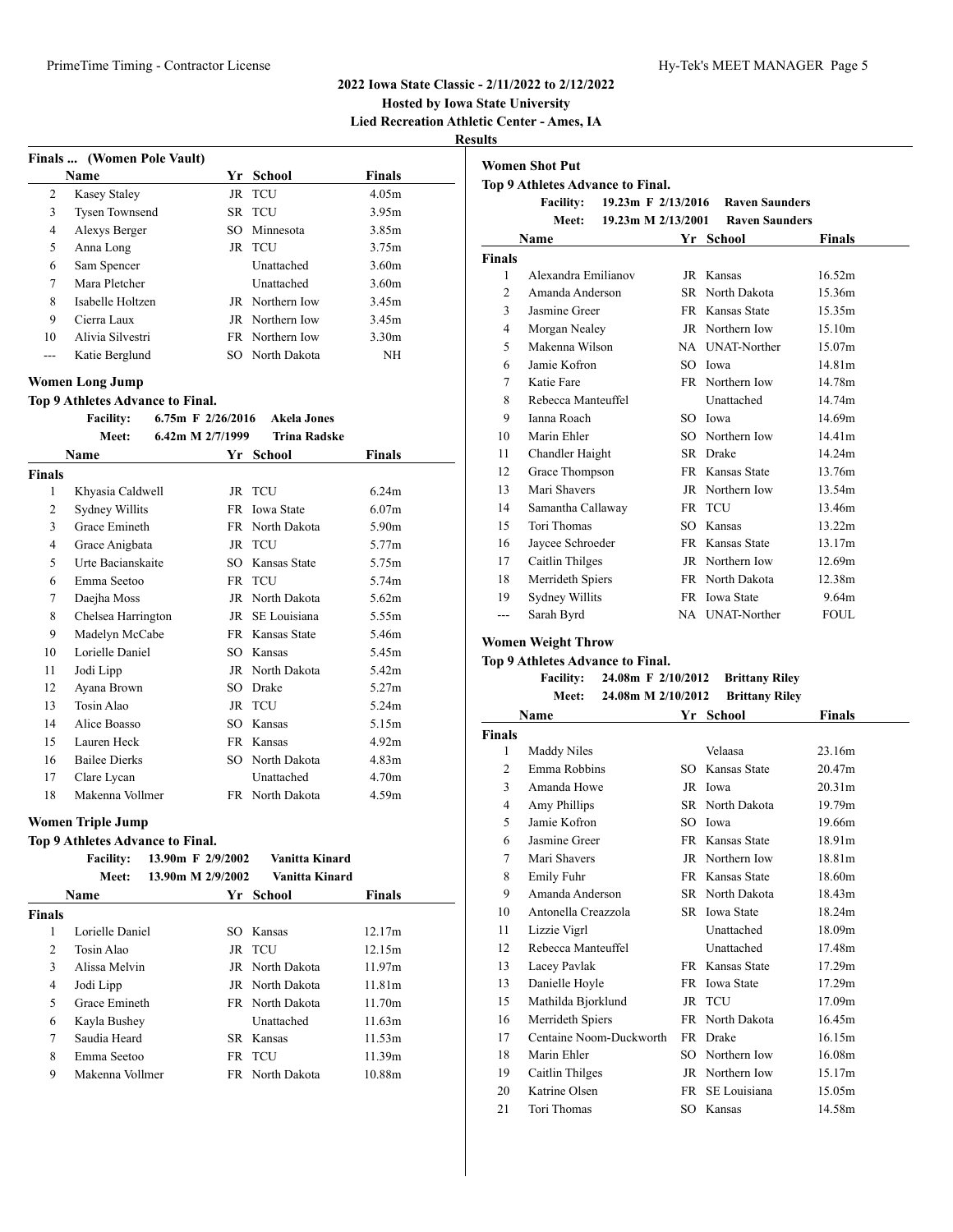**Hosted by Iowa State University**

**Lied Recreation Athletic Center - Ames, IA**

# **Results**

|                | Finals  (Women Weight Throw) |                  |                      |                |
|----------------|------------------------------|------------------|----------------------|----------------|
|                | <b>Name</b>                  |                  | Yr School            | Finals         |
| 22             | Morgan Nealey                |                  | JR Northern Iow      | 14.42m         |
| $- - -$        | Alivia Bauer                 |                  | FR Iowa              | <b>FOUL</b>    |
| ---            | <b>Emily March</b>           |                  | SO Iowa State        | <b>FOUL</b>    |
|                | Men 60 Meter Dash            |                  |                      |                |
|                | <b>Facility:</b>             | 6.51 F 2/27/2016 | <b>Ronnie Baker</b>  |                |
|                | Meet:                        | 6.59 M 2/8/1997  | <b>Marcel Carter</b> |                |
|                | <b>Name</b>                  |                  | Yr School            | <b>Prelims</b> |
|                | <b>Preliminaries</b>         |                  |                      |                |
| 1              | Bryson Stubblefield          | SO               | <b>TCU</b>           | 6.73Q          |
| 2              | Tinotenda Matiyenga          | SR               | TCU                  | 6.77Q          |
| 3              | Robert Gregory               | FR               | TCU                  | 6.83Q          |
| $\overline{4}$ | Tayshaun Cooper              |                  | SR Northern Iow      | 6.88Q          |
| 5              | Kundai Maguranyanga          |                  | SR TCU               | 6.86q          |
| 6              | Gal Arad                     |                  | SO Drake             | 6.88q          |
| 7              | Dante White                  |                  | FR North Dakota      | 6.92q          |
| 8              | Finn Schirmer                |                  | Unattached           | 6.93q          |
| 9              | Michael Santi                |                  | JR Northern Iow      | 6.96           |
| 10             | Clinton Muunga               |                  | FR TCU               | 6.97           |
| 11             | Parker Kiewiet               |                  | FR Northern Iow      | 6.97           |
| 12             | Alex Brosseau                |                  | SR North Dakota      | 6.98           |
| 13             | Prithviraj Chougule          |                  | FR Kansas State      | 7.07           |
| 14             | Drew Bartels                 |                  | FR Northern Iow      | 7.08           |
| 15             | <b>Tyrik Jones</b>           |                  | FR Paradise Val      | 7.09           |
| 16             | Nate Hassed                  |                  | SO Kansas State      | 7.10           |
| 17             | Simbarashe Maketa            |                  | SO TCU               | 7.10           |
| 18             | Mateo Vargas                 |                  | FR Kansas            | 7.11           |
| 19             | <b>Jack Sumners</b>          |                  | SO Northern Iow      | 7.14           |
| 20             | Thai Thompson                |                  | SO Iowa State        | 7.16           |
| 21             | Matt Davis                   |                  | FR Northern Iow      | 7.17           |
| 22             | Zack Butcher                 |                  | SO Northern Iow      | 7.23           |
| 23             | Trent Hamerski               |                  | JR Iowa State        | 7.24           |
| 24             | James Ezeonu                 |                  | FR Iowa State        | 7.26           |
| 25             | <b>Hunter Manock</b>         |                  | FR Northern Iow      | 7.37           |
| 26             | Will Skinner                 |                  | SO Drake             | 7.38           |
| 27             | Jack Vetsch                  |                  | JR Iowa State        | 7.44           |
| 28             | Mac Pursell                  |                  | SO Drake             | 7.46           |
| 29             | Dylan DeAngelo               | SO               | Drake                | 7.47           |
|                |                              |                  |                      |                |

#### **Men 60 Meter Dash**

|               | <b>Facility:</b><br>Meet: | 6.51 F $2/27/2016$<br>6.59 M 2/8/1997 | <b>Ronnie Baker</b><br><b>Marcel Carter</b> |               |
|---------------|---------------------------|---------------------------------------|---------------------------------------------|---------------|
|               | Name                      |                                       | Yr School                                   | <b>Finals</b> |
| <b>Finals</b> |                           |                                       |                                             |               |
| 1             | Tinotenda Matiyenga       |                                       | SR TCU                                      | 6.71          |
| 2             | Robert Gregory            |                                       | FR TCU                                      | 6.76          |
| 3             | Bryson Stubblefield       |                                       | SO TCU                                      | 6.82          |
| 4             | Tayshaun Cooper           |                                       | SR Northern Iow                             | 6.87          |
| 5             | Dante White               |                                       | FR North Dakota                             | 6.90          |
| 6             | Finn Schirmer             |                                       | Unattached                                  | 6.94          |

|                | <b>Men 200 Meter Dash</b> |                   |                      |            |
|----------------|---------------------------|-------------------|----------------------|------------|
|                | <b>Timed Final.</b>       |                   |                      |            |
|                | <b>Facility:</b>          | 20.50 F 3/4/2006  | <b>Walter Dix</b>    |            |
|                | Meet:                     | 20.69 M 2/15/1992 | <b>Chris Nelloms</b> |            |
|                | Name                      |                   | Yr School            | Finals     |
| <b>Finals</b>  |                           |                   |                      |            |
| $\mathbf{1}$   | Gal Arad                  |                   | SO Drake             | 21.23      |
| $\overline{c}$ | Kundai Maguranyanga       | SR -              | <b>TCU</b>           | 21.40      |
| 3              | <b>Tim Lambert</b>        |                   | SO Kansas State      | 21.50      |
| $\overline{4}$ | Alex Brosseau             |                   | SR North Dakota      | 21.81      |
| 5              | Kashawn Baptiste          |                   | JR Ohio State        | 21.92      |
| 6              | Eugene Omalla             |                   | JR SE Louisiana      | 21.93      |
| 7              | Simbarashe Maketa         |                   | SO TCU               | 21.99      |
| 8              | Jacob Levin               |                   | JR North Dakota      | 22.04      |
| 9              | Joven Nelson              |                   | SO Iowa State        | 22.18      |
| 10             | Tayshaun Cooper           |                   | SR Northern Iow      | 22.24      |
| 11             | Gerson Pozo               |                   | FR SE Louisiana      | 22.25      |
| 12             | Charlie Johnson           |                   | JR Iowa State        | 22.34      |
| 13             | Agerian Jackson           |                   | JR SE Louisiana      | 22.37      |
| 14             | Josh Knutson              |                   | SO North Dakota      | 22.38      |
| 15             | <b>Adrian Harris</b>      |                   | SO North Dakota      | 22.51      |
| 16             | James Ezeonu              |                   | FR Iowa State        | 22.58      |
| 17             | Joshua Anderson           |                   | FR Paradise Val      | 22.60      |
| 18             | Donovan Castillo          |                   | FR Paradise Val      | 22.62      |
| 19             | Mateo Vargas              |                   | FR Kansas            | 22.65      |
| 20             | Nicholas Vargas           |                   | FR Paradise Val      | 22.67      |
| 21             | Tyrik Jones               |                   | FR Paradise Val      | 22.81      |
| 22             | Prithviraj Chougule       |                   | FR Kansas State      | 22.91      |
| 23             | <b>Bill Mukhtar</b>       |                   | FR Northern Iow      | 22.95      |
| 24             | Onal Mitchell             |                   | SO Northern Iow      | 22.95      |
| 25             | Nate Hassed               |                   | SO Kansas State      | 23.05      |
| 26             | Angelo Romagna            |                   | SR Drake             | 23.15      |
| 27             | Will Skinner              |                   | SO Drake             | 23.67      |
| 28             | Trent Hamerski            |                   | JR Iowa State        | 23.72      |
| 29             | <b>Anthony Bradley</b>    |                   | FR Drake             | 23.74      |
| 30             | Mac Pursell               |                   | SO Drake             | 23.91      |
| 31             | Devlin Chandler           |                   | FR Drake             | 24.54      |
| $-$ --         | Caleb Lerus               |                   | FR Drake             | <b>DNF</b> |

## **Men 400 Meter Dash**

**Timed Final. Sections are Fast to Slow.**

#### **2 Turn Stagger**

|               | <b>Facility:</b>      | 45.27 F 2/27/2016 |    | Zack Bilderback          |               |  |
|---------------|-----------------------|-------------------|----|--------------------------|---------------|--|
|               | Meet:                 | 45.79 M 2/14/2004 |    | <b>Darold Williamson</b> |               |  |
|               | Name                  |                   | Yr | School                   | <b>Finals</b> |  |
| <b>Finals</b> |                       |                   |    |                          |               |  |
| 1             | <b>Ben Psicihulis</b> |                   |    | Unattached               | 47.08         |  |
| 2             | Kashawn Baptiste      |                   |    | JR Ohio State            | 47.65         |  |
| 3             | Cody Roder            |                   |    | <b>SR</b> North Dakota   | 47.73         |  |
| 4             | David Seete           |                   |    | FR TCU                   | 47.75         |  |
| 5             | Josh Knutson          |                   |    | SO North Dakota          | 48.21         |  |
| 6             | Antonio Hanson        |                   |    | FR Kansas State          | 48.33         |  |
| 7             | Adrian Harris         |                   |    | SO North Dakota          | 48.40         |  |
| 8             | Jacob Levin           |                   |    | JR North Dakota          | 48.63         |  |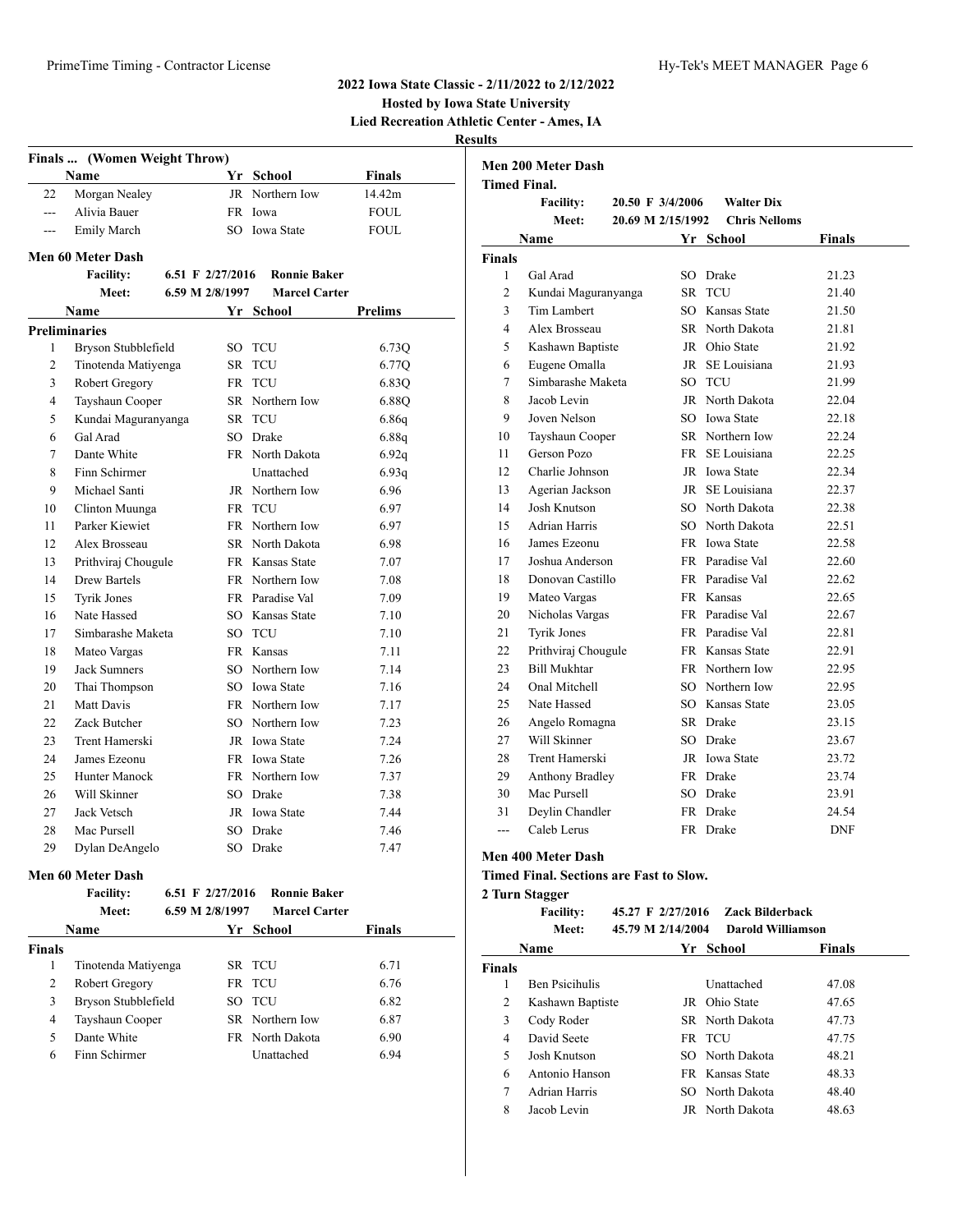#### **Hosted by Iowa State University Lied Recreation Athletic Center - Ames, IA Results**

|    | Finals  (Men 400 Meter Dash) |     |                   |        |  |  |
|----|------------------------------|-----|-------------------|--------|--|--|
|    | Name                         | Yr  | School            | Finals |  |  |
| 9  | Donovan Castillo             |     | FR Paradise Val   | 48.66  |  |  |
| 10 | Tyrese Fajardo               |     | SR Ohio State     | 48.78  |  |  |
| 11 | Evan Schuster                |     | Unattached        | 49.32  |  |  |
| 12 | Charlie Johnson              | JR  | <b>Iowa State</b> | 49.40  |  |  |
| 13 | Joshua Anderson              |     | FR Paradise Val   | 49.51  |  |  |
| 14 | Joseph Kruse                 |     | SR Drake          | 49.77  |  |  |
| 15 | Cameron Cooper               |     | SR Ohio State     | 49.97  |  |  |
| 16 | Onal Mitchell                |     | SO Northern Iow   | 50.01  |  |  |
| 17 | Nicholas Vargas              |     | FR Paradise Val   | 50.49  |  |  |
| 18 | Tate Hookham                 | SO. | Northern Iow      | 50.62  |  |  |
| 19 | Bill Mukhtar                 |     | FR Northern Iow   | 50.87  |  |  |
| 20 | Konrad Marshall              |     | JR Kansas         | 51.18  |  |  |
| 21 | Anthony Bradley              |     | FR Drake          | 52.10  |  |  |
| 22 | Deylin Chandler              | FR. | Drake             | 52.10  |  |  |
| 23 | Cole Willert                 |     | SR Northern Iow   | 52.52  |  |  |
|    |                              |     |                   |        |  |  |

# **Men 600 Yard Run**

|               | <b>Facility:</b>        | 1:11.17 F 2/8/2019            | <b>Chris Thompson</b> |          |
|---------------|-------------------------|-------------------------------|-----------------------|----------|
|               | Meet:                   | $1:11.17 \text{ M } 2/8/2019$ | <b>Chris Thompson</b> |          |
|               | Name                    |                               | Yr School             | Finals   |
| <b>Finals</b> |                         |                               |                       |          |
| 1             | David Palmer            | SR.                           | Ohio State            | 1:10.74F |
| 2             | Alex Kenish             | FR                            | Ohio State            | 1:11.03F |
| 3             | Cameron Cooper          |                               | SR Ohio State         | 1:11.58  |
| 4             | Tyrese Fajardo          |                               | SR Ohio State         | 1:11.61  |
| 5             | Javon-Taye Williams     | SO -                          | SE Louisiana          | 1:12.21  |
| 6             | Tanner Anderson         |                               | SR Iowa State         | 1:12.27  |
| 7             | Colin Dwyer             |                               | JR Kansas             | 1:12.31  |
| 8             | Dylan Scott             |                               | SR TCU                | 1:12.43  |
| 9             | Joshua Ballam           |                               | FR Paradise Val       | 1:13.13  |
| 10            | Pierce Vittone          |                               | FR Paradise Val       | 1:14.16  |
| 11            | Marcus Freeman Jr.      |                               | JR Kansas             | 1:14.20  |
| 12            | Josh Benford            | SO.                           | <b>TCU</b>            | 1:14.80  |
| 13            | Chase Mcpherson         |                               | FR Iowa State         | 1:15.13  |
| 14            | <b>Grant Rickertsen</b> |                               | FR Northern Iow       | 1:17.54  |
| 15            | Trevor Sauerbrei        |                               | FR Northern Iow       | 1:19.30  |
|               |                         |                               |                       |          |

### **Men 800 Meter Run**

#### **Timed Final.**

#### **One-turn stagger; Lanes**

|               | <b>Facility:</b> | 1:45.97 F 2/6/1999 | <b>Roman Orvec</b>   |               |
|---------------|------------------|--------------------|----------------------|---------------|
|               | Meet:            | 1:45.97 M 2/6/1999 | <b>Roman Orvec</b>   |               |
|               | <b>Name</b>      |                    | Yr School            | <b>Finals</b> |
| <b>Finals</b> |                  |                    |                      |               |
| 1             | Frank Hayes      |                    | SR Iowa State        | 1:48.28       |
| 2             | Jim Warren       |                    | Unattached           | 1:48.30       |
| 3             | Jacob Rodin      |                    | JR North Dakota      | 1:48.52       |
| 4             | Jason Gomez      |                    | <b>JR</b> Iowa State | 1:48.53       |
| 5             | Antonio Abrego   |                    | FR Iowa              | 1:48.81       |
| 6             | A J Green        |                    | SO Kansas            | 1:48.84       |
| 7             | Alexander Lomong |                    | SR Iowa State        | 1:48.94       |
| 8             | Nick Miller      |                    | JR Ohio State        | 1:49.32       |
| 9             | Nehemia Too      |                    | SR Iowa State        | 1:49.58       |

| uns            |                                           |  |                        |               |  |  |
|----------------|-------------------------------------------|--|------------------------|---------------|--|--|
| 10             | Tyler Olson                               |  | JR Iowa                | 1:49.72       |  |  |
| 11             | Jason Hoffman                             |  | FR Iowa                | 1:49.75       |  |  |
| 12             | Alec Still                                |  | JR Iowa                | 1:49.84       |  |  |
| 13             | Darius Kipyego                            |  | FR Iowa State          | 1:50.98       |  |  |
| 14             | <b>TJ</b> Robinson                        |  | FR Kansas              | 1:51.04       |  |  |
| 15             | David Palmer                              |  | SR Ohio State          | 1:52.03       |  |  |
| 16             | Alex Kenish                               |  | FR Ohio State          | 1:52.23       |  |  |
| 17             | Joe Schaefer                              |  | SO Iowa State          | 1:52.40       |  |  |
| 18             | Will Carroll                              |  | FR Kansas State        | 1:52.44       |  |  |
| 19             | <b>Quenton Walion</b>                     |  | FR Kansas              | 1:52.93       |  |  |
| 20             | Peter Smith                               |  | SO Iowa State          | 1:53.08       |  |  |
| 21             | Kyle Johnston                             |  | SO Kansas State        | 1:53.16       |  |  |
| 22             | David Thompson                            |  | JR Iowa State          | 1:53.29       |  |  |
| 23             | Seb Gearhart                              |  | SR Northern Iow        | 1:53.54       |  |  |
| 24             | Keiser Freetly                            |  | JR North Dakota        | 1:53.61       |  |  |
| 25             | Justice Dick                              |  | JR Kansas              | 1:53.67       |  |  |
| 26             | <b>Jack Vincent</b>                       |  | FR Kansas State        | 1:53.70       |  |  |
| 27             | Jackson Tracy                             |  | SO North Dakota        | 1:53.88       |  |  |
| 28             | Pierce Vittone                            |  | FR Paradise Val        | 1:53.90       |  |  |
| 29             | Martin Strong                             |  | FR Iowa                | 1:54.10       |  |  |
| 30             | Chase Knoche                              |  | FR Northern Iow        | 1:54.42       |  |  |
| 31             | <b>Ben Daumueller</b>                     |  | JR Northern Iow        | 1:54.83       |  |  |
| 32             | Will Smith                                |  | SO Bradley             | 1:54.93       |  |  |
| 33             | Joshua Ballam                             |  | FR Paradise Val        | 1:56.14       |  |  |
| 34             | Jack Burns                                |  | FR Drake               | 1:56.36       |  |  |
| 35             | Bowen Gryp                                |  | FR Northern Iow        | 1:56.42       |  |  |
| 36             | Dylan Scott                               |  | SR TCU                 | 1:56.92       |  |  |
| 37             | Yiech Pur Biel                            |  | JR Drake               | 1:57.38       |  |  |
| 38             | Matt Harding                              |  | SO Kansas              | 1:57.87       |  |  |
| 39             | <b>Stone Burke</b>                        |  | FR TCU                 | 1:58.15       |  |  |
| 40             | Noah Winters                              |  | FR TCU                 | 1:58.71       |  |  |
| 41             | Josh Benford                              |  | SO TCU                 | 1:58.75       |  |  |
| 42             | Josh Samyn                                |  | JR North Dakota        | 1:59.96       |  |  |
| $---$          | Jaymes Dennison                           |  | Unattached             | DNF           |  |  |
|                | John Lewis                                |  | Unattached             | <b>DNF</b>    |  |  |
|                | Tanner Anderson                           |  | SR Iowa State          | <b>DNF</b>    |  |  |
| ---            | Chase Mcpherson                           |  | FR Iowa State          | DNF           |  |  |
|                |                                           |  |                        |               |  |  |
|                | Men 1000 Meter Run                        |  |                        |               |  |  |
|                | Name                                      |  | Yr School              | <b>Finals</b> |  |  |
| <b>Finals</b>  |                                           |  |                        |               |  |  |
| 1              | Joe Schaefer                              |  | SO Iowa State          | 2:28.45       |  |  |
| $\overline{2}$ | David Thompson                            |  | JR Iowa State          | 2:29.06       |  |  |
| 3              | Craig Becker                              |  | FR Northern Iow        | 2:29.65       |  |  |
| 4              | Ryan Martin                               |  | SO TCU                 | 2:30.34       |  |  |
| 5              | Lake Lebahn                               |  | FR Northern Iow        | 2:34.53       |  |  |
|                | Men 1 Mile Run                            |  |                        |               |  |  |
|                | <b>Timed Final.</b>                       |  |                        |               |  |  |
|                | <b>One-turn stagger; Double Waterfall</b> |  |                        |               |  |  |
|                | 3:56.84 F 2/15/2014<br><b>Facility:</b>   |  | <b>Jordan Williams</b> |               |  |  |
|                | 3:56.84 M 2/15/2014<br><b>Meet:</b>       |  | <b>Jordan Williams</b> |               |  |  |
|                | Name                                      |  | Yr School              | <b>Finals</b> |  |  |
| <b>Finals</b>  |                                           |  |                        |               |  |  |
| $1 \quad$      | Jacob Brueckman                           |  | SR Colorado St.        | 4:01.15       |  |  |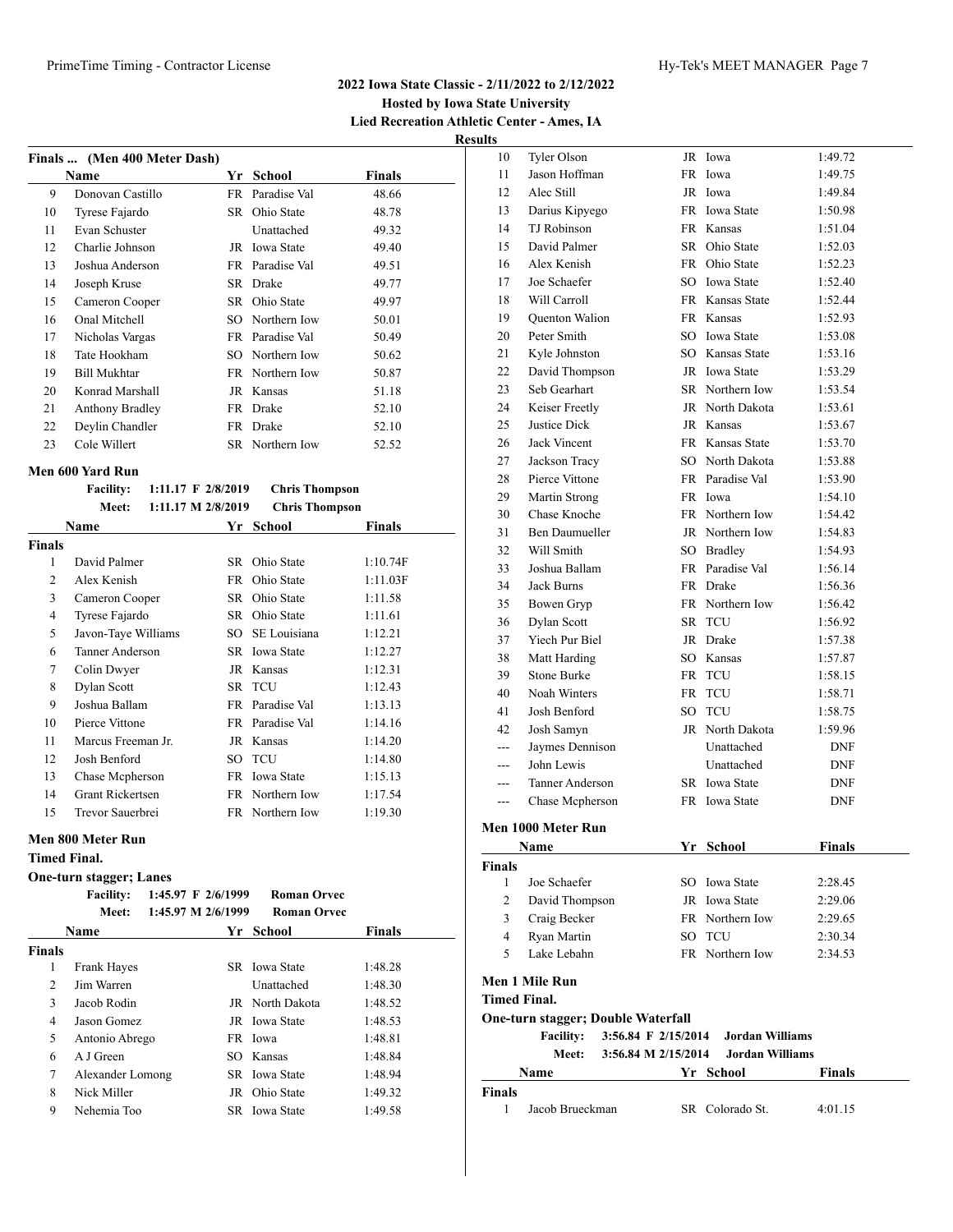### **Hosted by Iowa State University Lied Recreation Athletic Center - Ames, IA Results**

|                    | Finals  (Men 1 Mile Run)                                                                                       |                      |               |
|--------------------|----------------------------------------------------------------------------------------------------------------|----------------------|---------------|
|                    | <b>Name</b>                                                                                                    | Yr School            | Finals        |
| 2                  | Tom Oates                                                                                                      | JR Colorado St.      | 4:02.21       |
| 3                  | Owen Hoeft                                                                                                     | Unattached           | 4:02.55       |
| 4                  | Connor Burns                                                                                                   | Unattached           | 4:02.96       |
| 5                  | Luke Johnston                                                                                                  | Unattached           | 4:03.40       |
| 6                  | Nick Regas                                                                                                     | JR Ohio State        | 4:04.75       |
| 7                  | Max Dieterich                                                                                                  | FR Bradley           | 4:05.02       |
| 8                  | Thomas Chaston                                                                                                 | JR Colorado St.      | 4:06.38       |
| 9                  | Josh Samyn                                                                                                     | JR North Dakota      | 4:06.82       |
| 10                 | Gilbert Olivas                                                                                                 | FR Paradise Val      | 4:06.96       |
| 11                 | Cal Banta                                                                                                      | SO Colorado St.      | 4:07.09       |
| 12                 | AJ Kedge                                                                                                       | SR Air Force         | 4:07.18       |
| 13                 | Sean Maison                                                                                                    | SO Air Force         | 4:07.70       |
| 14                 | Daniel Klysh                                                                                                   | Unattached           | 4:08.37       |
| 15                 | Mike Rohlinger                                                                                                 | SO Kansas State      | 4:08.84       |
| 16                 | Jake Wickert                                                                                                   | SR Ohio State        | 4:08.85       |
| 17                 | Jeffery Roberts                                                                                                | Unattached           | 4:09.82       |
| 18                 | Jason Clayton                                                                                                  | FR Loyola (Ill.      | 4:10.09       |
| 19                 | Kal Lewis                                                                                                      | FR Iowa              | 4:10.49       |
| 20                 | Eli Hoeft                                                                                                      | Unattached           | 4:14.04       |
| 21                 | Symon Keiser                                                                                                   | SO North Dakota      | 4:14.57       |
| 22                 | Ian Geisler                                                                                                    | Unattached           | 4:17.18       |
| 23                 | Stone Burke                                                                                                    | FR TCU               | 4:17.71       |
| 24                 | Noah Winters                                                                                                   | FR TCU               | 4:18.14       |
| 25                 | Declan Dahlberg                                                                                                | Unattached           | 4:19.03       |
| 26                 | <b>Brady Griebel</b>                                                                                           | FR Northern Iow      | 4:19.04       |
| 27                 | Eli Ward                                                                                                       | Unattached           | 4:19.78       |
| 28                 | Karson Kleve                                                                                                   | FR Northern Iow      | 4:19.78       |
| 29                 | Colin Hill                                                                                                     | Unattached           | 4:20.72       |
| 30                 | Andrew Kephart                                                                                                 | JR Northern Iow      | 4:23.98       |
| 31                 | William Arbanas                                                                                                | Unattached           | 4:31.75       |
| $--$               | Miguel Abaitua                                                                                                 | FR Loyola (Ill.      | DNF           |
| ---                | <b>Bryce Richards</b>                                                                                          | Unattached           | <b>DNF</b>    |
|                    |                                                                                                                |                      |               |
|                    | Men 3000 Meter Run<br><b>One-Turn Stagger - Double Waterfall</b><br>Section 1-2 @ 1:20PM<br>Section 3 @ 5:25PM |                      |               |
|                    | <b>Section 4 @ 5:50PM</b>                                                                                      |                      |               |
|                    | <b>Facility:</b><br>7:48.71 F 2/12/2016                                                                        | <b>Justin Knight</b> |               |
|                    | Meet:<br>7:48.71 M 2/12/2016                                                                                   | <b>Justin Knight</b> |               |
|                    | Name                                                                                                           | Yr School            | <b>Finals</b> |
|                    |                                                                                                                |                      |               |
| <b>Finals</b><br>1 | Sam Gilman                                                                                                     | JR Air Force         | 7:47.93F      |
| 2                  | Wesley Kiptoo                                                                                                  | JR Iowa State        |               |
| 3                  | Adam Fogg                                                                                                      | SR Drake             | 7:48.98       |
|                    | Chad Johnson                                                                                                   |                      | 7:51.01       |
| 4                  |                                                                                                                | JR Iowa State        | 7:52.14       |
| 5                  | Matt Wilkinson                                                                                                 | Unattached           | 7:52.18       |
| 6                  | Ryan Ford                                                                                                      | Unattached           | 7:53.89       |
| $\tau$             | Alec Basten                                                                                                    | Unattached           | 7:56.27       |
| $\,$ 8 $\,$        | Luke Combs                                                                                                     | SO Air Force         | 7:56.71       |
| 9                  | Ryan Ioanidis                                                                                                  | SR Air Force         | 8:00.06       |
| 10                 | Jack Mandersceid                                                                                               | Unattached           | 8:00.52       |
| 11                 | Eli Bennett                                                                                                    | SO Air Force         | 8:02.65       |

| 12  | Ezekiel Kibichii        | SO        | <b>Iowa State</b> | 8:03.48    |
|-----|-------------------------|-----------|-------------------|------------|
| 13  | <b>Bryce Lentz</b>      | FR        | Air Force         | 8:03.72    |
| 14  | George Watson           | JR        | <b>Bradley</b>    | 8:04.46    |
| 15  | Noah Rasussen           |           | Unattached        | 8:09.09    |
| 16  | Craig Lautenslager      |           | Unattached        | 8:09.85    |
| 17  | Aziz JDay               | FR        | Drake             | 8:09.98    |
| 18  | Nate Mueller            | FR        | <b>Iowa State</b> | 8:10.56    |
| 19  | Lars Mitchel            |           | SO Colorado St.   | 8:11.17    |
| 20  | <b>Scott Maison</b>     | JR.       | Air Force         | 8:11.38    |
| 21  | <b>Chandler Gibbens</b> | SO        | Kansas            | 8:12.58    |
| 22  | <b>Bailey Timmons</b>   |           | Nebraska          | 8:14.01    |
| 23  | Dawson Besst            | JR        | Colorado St.      | 8:14.32    |
| 24  | <b>Teddy Buckley</b>    |           | SO Kansas         | 8:16.30    |
| 25  | Aidan Boyle             |           | SR Air Force      | 8:16.44    |
| 26  | Michael Melgares        |           | SR Kansas         | 8:19.41    |
| 27  | Konnor Sommer           |           | Unattached        | 8:20.18    |
| 28  | Nick Regas              | JR        | Ohio State        | 8:21.22    |
| 29  | Nathaniel Tamminga      |           | JR Ohio State     | 8:21.86    |
| 30  | Lakelin Conrad          | SR        | <b>TCU</b>        | 8:23.54    |
| 31  | Gilbert Olivas          | <b>FR</b> | Paradise Val      | 8:23.91    |
| 32  | Matt Zacharias          | SR.       | Air Force         | 8:25.57    |
| 33  | Sam Hubert              | SO        | Kansas            | 8:25.85    |
| 34  | Stephen Kielhofner      | SO.       | Kansas State      | 8:25.90    |
| 35  | Sean O'Connell          |           | SR Loyola (Ill.   | 8:26.47    |
| 36  | Yohana Yual             |           | Unattached        | 8:26.79    |
| 37  | <b>Timothy Sindt</b>    |           | FR Iowa State     | 8:27.32    |
| 38  | Tommy Hazen             |           | FR Kansas State   | 8:27.90    |
| 39  | Kenny Wallace           | JR        | Loyola (Ill.      | 8:28.28    |
| 40  | Quinton Orr             |           | FR Iowa State     | 8:30.30    |
| 41  | Giovanni Copploe        | FR        | Ohio State        | 8:30.69    |
| 42  | John Cuozzo             | FR        | Ohio State        | 8:32.02    |
| 43  | Noah Kohut-Jackson      | FR        | <b>Iowa State</b> | 8:33.95    |
| 44  | Jack Pendergast         |           | Unattached        | 8:34.39    |
| 45  | Enzo Marie              |           | FR Drake          | 8:37.00    |
| 46  | <b>Stephen Pipilas</b>  |           | JR Loyola (Ill.   | 8:39.59    |
| 47  | <b>Brendan Cain</b>     | <b>FR</b> | Drake             | 8:42.54    |
| 48  | Eric Gawlick            |           | JR Kansas         | 8:44.67    |
| 49  | Gabe Smit               | <b>FR</b> | Loyola (Ill.      | 8:46.20    |
| --- | Jordan Mann             |           | Unattached        | <b>DNF</b> |
| --- | Miguel Abaitua          | FR        | Loyola (Ill.      | DNF        |
| --- | <b>Bryce Richards</b>   |           | Unattached        | <b>DNF</b> |

#### **Men 5000 Meter Run**

#### **One-turn stagger; Double Waterfall**

**Section 1 @ 12:45PM**

**Section 2 @ 4:50PM**

**Facility: 13:37.10 F 2/12/2016 Thomas Curtin Meet: 13:37.10 M 2/12/2016 Thomas Curtin**

| <b>Name</b>    |                  |     | Yr School       | <b>Finals</b> |  |
|----------------|------------------|-----|-----------------|---------------|--|
| <b>Finals</b>  |                  |     |                 |               |  |
|                | Cooper Schroeder |     | SO Kansas State | 13:55.58      |  |
| $\mathfrak{D}$ | Tanner Norman    |     | JR Colorado St. | 13:55.73      |  |
|                | Will Kitzhaber   |     | SR Air Force    | 13:56.20      |  |
| 4              | Ryan Johnson     |     | JR Air Force    | 13:57.13      |  |
| 5              | Max Murphy       | FR. | Iowa            | 14:01.48      |  |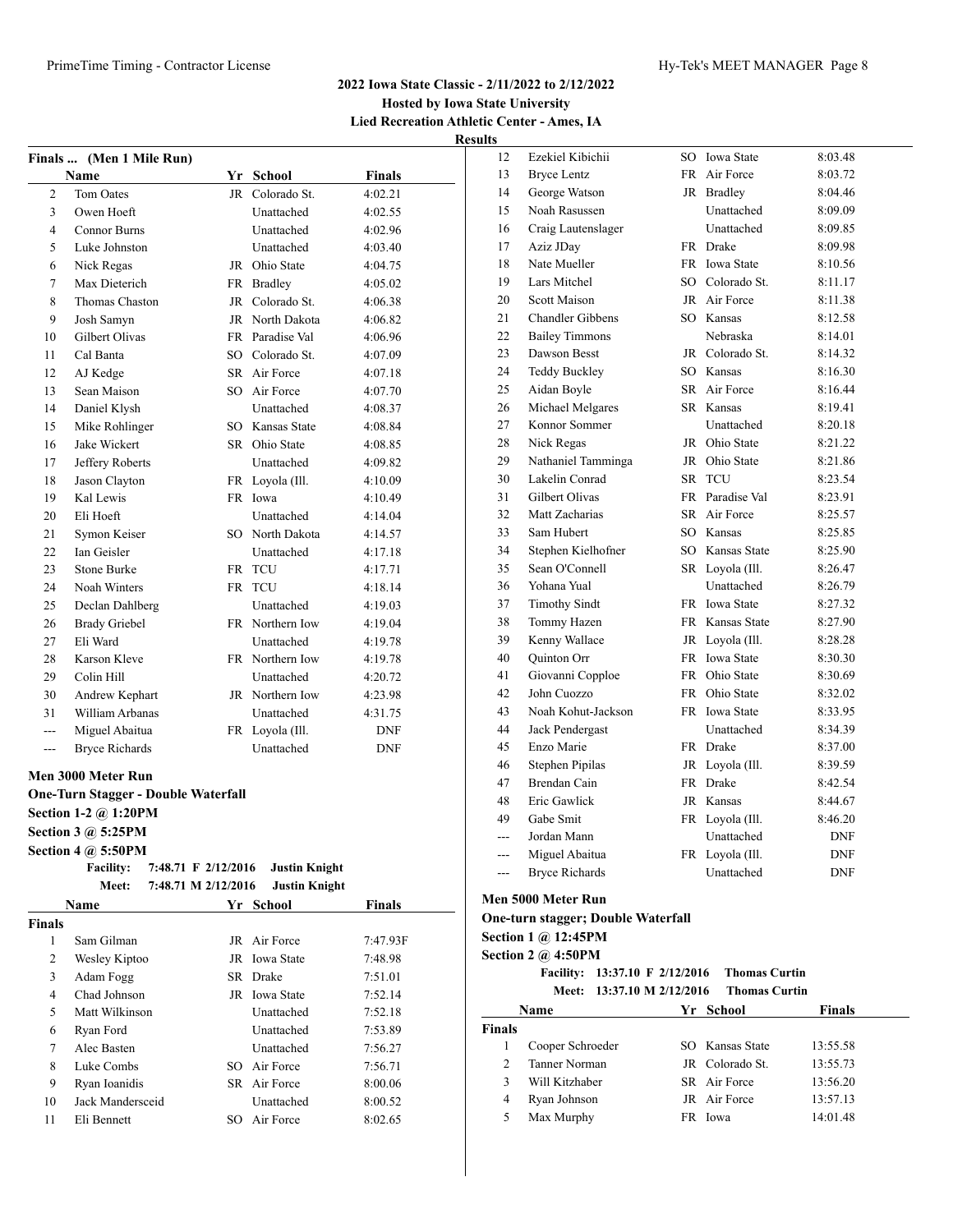**Hosted by Iowa State University**

**Lied Recreation Athletic Center - Ames, IA**

**Results**

| Finals  (Men 5000 Meter Run) |                         |           |                 |               |  |  |  |
|------------------------------|-------------------------|-----------|-----------------|---------------|--|--|--|
|                              | <b>Name</b>             |           | Yr School       | <b>Finals</b> |  |  |  |
| 6                            | <b>Bradley Makuvire</b> | SO.       | SE Louisiana    | 14:04.06      |  |  |  |
| 7                            | Nick Trattner           | FR        | Iowa            | 14:08.62      |  |  |  |
| 8                            | Ethan Marshall          | JR        | Air Force       | 14:10.11      |  |  |  |
| 9                            | Joe Freiburger          | SR        | Wartburg        | 14:12.27      |  |  |  |
| 10                           | Kerby Depenbusch        | JR        | Kansas State    | 14:15.26      |  |  |  |
| 11                           | Joseph Wittig           | SR.       | Air Force       | 14:16.76      |  |  |  |
| 12                           | Maximilliano Martinez   | JR.       | Colorado St.    | 14:20.57      |  |  |  |
| 13                           | AJ Kedge                |           | SR Air Force    | 14:20.93      |  |  |  |
| 14                           | Noah Healy              | SR        | Iowa            | 14:21.32      |  |  |  |
| 15                           | <b>Blake Buysse</b>     | JR        | Loyola (Ill.    | 14:22.91      |  |  |  |
| 16                           | <b>Brock Dykema</b>     |           | JR Colorado St. | 14:24.14      |  |  |  |
| 17                           | Nadir Yusuf             | SR.       | MSU-Moorhead    | 14:25.95      |  |  |  |
| 18                           | Mason Brown             | JR.       | Colorado St.    | 14:26.37      |  |  |  |
| 19                           | Michael Rebello         | FR        | <b>Bradley</b>  | 14:33.40      |  |  |  |
| 20                           | Jack Zettl              | SR.       | <b>Drake</b>    | 14:42.62      |  |  |  |
| 21                           | Michael Zedan           | JR.       | Ohio State      | 14:43.57      |  |  |  |
| 22                           | Ian Cummings            | <b>JR</b> | Loyola (Ill.    | 14:45.52      |  |  |  |
| 23                           | Jake Arason             | <b>FR</b> | North Dakota    | 14:46.68      |  |  |  |
| 24                           | <b>Chantz Visse</b>     | <b>JR</b> | Loyola (Ill.    | 14:51.38      |  |  |  |
| 25                           | Zubin Jha               | <b>FR</b> | Ohio State      | 14:51.75      |  |  |  |
| 26                           | Connor Visnic           | SO.       | Drake           | 14:56.96      |  |  |  |
| 27                           | Mason Kindel            | <b>FR</b> | North Dakota    | 15:03.13      |  |  |  |
| 28                           | Nathan Kolbus           | <b>JR</b> | Loyola (Ill.    | 15:07.46      |  |  |  |
| 29                           | Nick Chudzik            | <b>JR</b> | Loyola (Ill.    | 15:08.95      |  |  |  |
| 30                           | Chris Pahnke            | SR.       | <b>Drake</b>    | 15:35.01      |  |  |  |
| 31                           | Payton Marrs            | <b>FR</b> | Northern Iow    | 15:53.21      |  |  |  |
|                              |                         |           |                 |               |  |  |  |

#### **Men 60 Meter Hurdles**

|    | <b>Facility:</b>     | 7.59 F 2/12/2000 | <b>Dominique Arnold</b> |                |
|----|----------------------|------------------|-------------------------|----------------|
|    | Meet:                | 7.59 M 2/12/2000 | <b>Dominique Arnold</b> |                |
|    | Name                 |                  | Yr School               | <b>Prelims</b> |
|    | <b>Preliminaries</b> |                  |                         |                |
| 1  | Rainey Anderson      |                  | SR TCU                  | 8.13Q          |
| 2  | Finn Schirmer        |                  | Unattached              | 8.160          |
| 3  | <b>Trent Davis</b>   |                  | SO North Dakota         | 8.22Q          |
| 4  | Donovan Turner       |                  | SO Kansas State         | 8.25q          |
| 5  | Brock Johnsen        |                  | FR North Dakota         | 8.26q          |
| 6  | Jaden Patterson      |                  | FR Kansas               | 8.28q          |
| 7  | <b>Jack Sumners</b>  | SO.              | Northern Iow            | 8.29q          |
| 8  | Drew Bartels         |                  | FR Northern Iow         | 8.39q          |
| 9  | Hunter Manock        |                  | FR Northern Iow         | 8.50           |
| 10 | Jack Vetsch          |                  | JR Iowa State           | 8.53           |
| 11 | Carter Morton        |                  | FR Northern Iow         | 8.54           |
| 12 | Emil Uhlin           |                  | FR Kansas State         | 8.56           |
| 13 | Alexander Jung       |                  | FR Kansas               | 8.58           |
| 14 | Zack Butcher         | SO.              | Northern Iow            | 8.65           |
| 15 | James Ezeonu         |                  | FR Iowa State           | 8.69           |
| 16 | Oisin Leopold        | FR               | Northern Iow            | 8.75           |
| 17 | <b>Brody Lovell</b>  |                  | Unattached              | 8.88           |
| 18 | Parker Kiewiet       |                  | FR Northern Iow         | 8.89           |
| 19 | Dylan DeAngelo       | SO               | Drake                   | 8.97           |
| 20 | Clay Eckert          |                  | SR Kansas               | 9.00           |

|                | <b>Men 60 Meter Hurdles</b> |  |                     |                         |               |
|----------------|-----------------------------|--|---------------------|-------------------------|---------------|
|                | <b>Facility:</b>            |  | 7.59 F 2/12/2000    | <b>Dominique Arnold</b> |               |
|                | Meet:                       |  | 7.59 M 2/12/2000    | <b>Dominique Arnold</b> |               |
|                | Name                        |  |                     | Yr School               | Finals        |
| <b>Finals</b>  |                             |  |                     |                         |               |
| 1              | Finn Schirmer               |  |                     | Unattached              | 8.00          |
| $\overline{c}$ | <b>Jack Sumners</b>         |  |                     | SO Northern Iow         | 8.07          |
| 3              | Rainey Anderson             |  |                     | SR TCU                  | 8.08          |
| 4              | <b>Brock Johnsen</b>        |  |                     | FR North Dakota         | 8.11          |
| 5              | Donovan Turner              |  |                     | SO Kansas State         | 8.17          |
| 6              | <b>Drew Bartels</b>         |  |                     | FR Northern Iow         | 8.24          |
| 7              | Jaden Patterson             |  |                     | FR Kansas               | 8.28          |
| 8              | <b>Trent Davis</b>          |  |                     | SO North Dakota         | 16.15         |
|                | Men 4x400 Meter Relay       |  |                     |                         |               |
|                | <b>Timed Final.</b>         |  |                     |                         |               |
|                | <b>Facility:</b>            |  | 3:03.94 F 3/6/2004  | <b>Arizona State</b>    |               |
|                | <b>Meet:</b>                |  | 3:03.95 M 2/12/2005 | Florida                 |               |
|                | Team                        |  |                     | Relay                   | <b>Finals</b> |
| <b>Finals</b>  |                             |  |                     |                         |               |
| 1              | <b>TCU</b>                  |  |                     |                         | 3:07.97       |
|                | 1) David Seete FR           |  |                     | 2) Robert Gregory FR    |               |
|                | 3) Tinotenda Matiyenga SR   |  |                     | 4) Ethan Brown SO       |               |
| $\mathfrak{D}$ | Kansas State                |  |                     |                         | 3:09.09       |
|                | 1) Tim Lambert SO           |  |                     | 2) Kyle Gale FR         |               |
|                | 3) Antonio Hanson FR        |  |                     | 4) Sean Wilson SO       |               |
| 3              | North Dakota State          |  |                     |                         | 3:13.25       |
|                | 1) Jacob Levin JR           |  |                     | 2) Adrian Harris SO     |               |
|                | 3) Josh Knutson SO          |  |                     | 4) Cody Roder SR        |               |

4 Ohio State 3:15.29 1) Tyrese Fajardo SR 2) Kashawn Baptiste JR 3) Cameron Cooper SR 4) David Palmer SR 5 Paradise Valley 3:15.54 1) Joshua Ballam FR 2) Joshua Anderson FR 3) Nicholas Vargas FR 4) Donovan Castillo FR 6 Northern Iowa 3:18.55 1) Parker Kiewiet FR 2) Zack Butcher SO 3) Tate Hookham SO 4) Bill Mukhtar FR 7 Kansas 3:20.97 1) Colin Dwyer JR 2) Marcus Freeman Jr. JR 3) Justice Dick JR 4) TJ Robinson FR 8 Drake 3:25.65 1) Will Skinner SO 2) Deylin Chandler FR 3) Dylan DeAngelo SO 4) Anthony Bradley FR 9 Kansas State B 3:27.53 1) Will Carroll FR 2) Kyle Johnston SO 3) Jack Vincent FR 4) Mike Rohlinger SO 10 Kansas B 3:28.95 1) Konrad Marshall JR 2) Quenton Walion FR 3) Matt Harding SO 4) Clay Eckert SR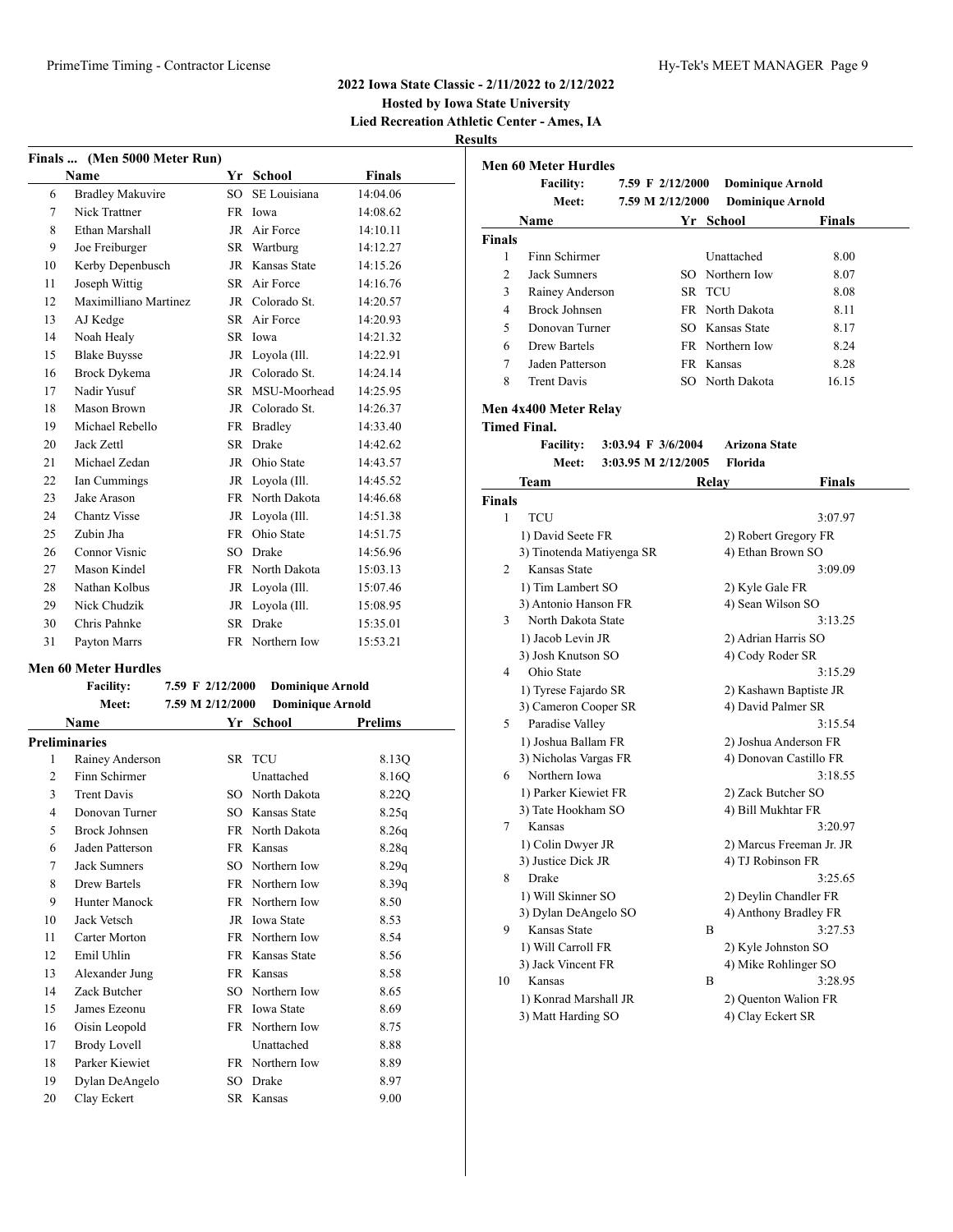#### **Hosted by Iowa State University Lied Recreation Athletic**

**Results**

|                         | Men High Jump<br>Progressions: 1.68, 1.73, 1.78, 1.83, 1.88, 1.93, 1.98 + 3cm |                                      |                                          |                                        |
|-------------------------|-------------------------------------------------------------------------------|--------------------------------------|------------------------------------------|----------------------------------------|
|                         | <b>Facility:</b>                                                              | 2.31m F 2/24/2013                    | <b>Erik Kynard</b>                       |                                        |
|                         | Meet:                                                                         | 2.28m M 2/9/2007                     | <b>Scott Sellers</b>                     |                                        |
|                         | Name                                                                          |                                      | Yr School                                | Finals                                 |
| <b>Finals</b>           |                                                                               |                                      |                                          |                                        |
| 1                       | Devon Richardson                                                              |                                      | SO Kansas State                          | 2.14m                                  |
| 2                       | Kyle Alcine                                                                   |                                      | SR Kansas State                          | 2.09 <sub>m</sub>                      |
| 2                       | Slavko Stevic                                                                 |                                      | SO SE Louisiana                          | 2.09 <sub>m</sub>                      |
| $\overline{4}$          | Kamyren Garrett                                                               |                                      | FR Kansas State                          | 2.04 <sub>m</sub>                      |
| 5                       | Emil Uhlin                                                                    |                                      | FR Kansas State                          | 2.04 <sub>m</sub>                      |
| 6                       | <b>Blair Brooks</b>                                                           |                                      | SO Northern Iow                          | 1.99 <sub>m</sub>                      |
| 7                       | Carter Morton                                                                 |                                      | FR Northern Iow                          | 1.99 <sub>m</sub>                      |
| 8                       | Seth Groom                                                                    |                                      | Unattached                               | 1.99 <sub>m</sub>                      |
| 9                       | Braden Brown                                                                  |                                      | FR North Dakota                          | 1.94 <sub>m</sub>                      |
| 10                      | Elijah Hylen                                                                  |                                      | SO North Dakota                          | 1.94 <sub>m</sub>                      |
| 10                      | Noah James                                                                    |                                      | Unattached                               | 1.94 <sub>m</sub>                      |
| 12                      | <b>Brody Lovell</b>                                                           |                                      | Unattached                               | 1.89 <sub>m</sub>                      |
| 13                      | Keith Keahna                                                                  |                                      | Unattached                               | 1.89 <sub>m</sub>                      |
| ---                     | Zachary Biel                                                                  |                                      | FR Kansas                                | NH                                     |
| $---$                   | Jack Vetsch                                                                   |                                      | JR Iowa State                            | NH                                     |
| $\overline{a}$          | <b>Ethan Peters</b>                                                           |                                      | FR Northern Iow                          | NH                                     |
|                         | <b>Facility:</b><br>Meet:                                                     | 5.65m F 2/6/1999<br>5.65m M 2/6/1999 | <b>Chad Hartin</b><br><b>Chad Hartin</b> |                                        |
|                         | Name                                                                          |                                      | Yr School                                | <b>Finals</b>                          |
| <b>Finals</b>           |                                                                               |                                      |                                          |                                        |
| 1                       | Matteo Capello                                                                |                                      | JR Northern Iow                          | 5.25m                                  |
| $\overline{c}$          | Fernando Martinez                                                             |                                      | SR TCU                                   | 4.70 <sub>m</sub>                      |
| 3                       | Alexander Jung                                                                |                                      | FR Kansas                                | 4.70 <sub>m</sub>                      |
| 4                       | Noah Shafer                                                                   |                                      | JR North Dakota                          | 4.55m                                  |
| 5                       | Jens Christensen                                                              |                                      | SO North Dakota                          | 4.55m                                  |
| 6                       | Clay Eckert                                                                   |                                      | SR Kansas                                | 4.40m                                  |
| 7                       | Matt Davis                                                                    |                                      | FR Northern Iow                          | 4.40m                                  |
| 8                       | Thai Thompson                                                                 |                                      | SO Iowa State                            | 4.40m                                  |
| ---                     | Jesse Pinkley                                                                 |                                      | SO Kansas State                          | <b>NH</b>                              |
|                         | Jacob Van Dusseldorp                                                          |                                      | FR North Dakota                          | $\rm{NH}$                              |
|                         |                                                                               |                                      | FR Northern Iow                          | ΝH                                     |
| ---                     | Brendan Safley                                                                |                                      |                                          |                                        |
|                         |                                                                               |                                      |                                          |                                        |
|                         | <b>Men Long Jump</b>                                                          |                                      |                                          |                                        |
|                         | Top 9 Athletes Advance to Final.                                              |                                      |                                          |                                        |
|                         | <b>Facility:</b>                                                              | 8.25m F 1/28/1995                    | <b>Anthuan Maybank</b>                   |                                        |
|                         | Meet:                                                                         | 8.17m M 2/15/1992                    | <b>Chris Sanders</b>                     |                                        |
|                         | Name                                                                          |                                      | Yr School                                | <b>Finals</b>                          |
|                         |                                                                               |                                      |                                          |                                        |
| <b>Finals</b><br>1<br>2 | <b>Brandon Lewis</b><br><b>Blair Brooks</b>                                   |                                      | JR North Dakota<br>SO Northern Iow       | 7.39 <sub>m</sub><br>7.21 <sub>m</sub> |

 Carter Morton FR Northern Iow 6.93m Hunter Merkley FR North Dakota 6.89m Trent Hamerski JR Iowa State 6.70m Dante White FR North Dakota 6.68m Brody Lovell Unattached 6.28m

|                | tic Center - Ames, IA                  |    |                         |               |
|----------------|----------------------------------------|----|-------------------------|---------------|
| ults           |                                        |    |                         |               |
| 8              | Koate Deebom                           |    | FR North Dakota         | 6.11m         |
| $---$          | Creed Puyear                           |    | SO Kansas               | FOUL          |
| $---$          | Jaden Patterson                        |    | FR Kansas               | FOUL          |
|                | <b>Men Triple Jump</b>                 |    |                         |               |
|                | Top 9 Athletes Advance to Final.       |    |                         |               |
|                | <b>Facility:</b><br>16.77m F 3/7/1998  |    | <b>Andrew Owusu</b>     |               |
|                | 16.66m M 2/9/1991<br><b>Meet:</b>      |    | <b>Frank Rutherford</b> |               |
|                | Name                                   |    | Yr School               | <b>Finals</b> |
| <b>Finals</b>  |                                        |    |                         |               |
| 1              | Jaren Holmes                           |    | JR TCU                  | 15.10m        |
| 2              | Patrick Sylla                          | SR | <b>TCU</b>              | 14.65m        |
| 3              | Casey Hackett                          |    | JR Northern Iow         | 13.18m        |
|                | <b>Men Shot Put</b>                    |    |                         |               |
|                | Top 9 Athletes Advance to Final.       |    |                         |               |
|                | <b>Facility:</b><br>21.72m F 2/27/2016 |    | <b>Ryan Crouser</b>     |               |
|                | 20.98m M 2/11/2006<br><b>Meet:</b>     |    | Dan Taylor              |               |
|                | Name                                   |    | Yr School               | <b>Finals</b> |
| Finals         |                                        |    |                         |               |
| 1              | Darius King                            |    | SR Northern Iow         | 19.67m        |
| 2              | Nikolas Curtiss                        |    | SR Iowa                 | 19.57m        |
| 3              | Kristoffer Thomsen                     |    | SR North Dakota         | 18.94m        |
| 4              | <b>Trevor Otterdahl</b>                |    | SR North Dakota         | 18.53m        |
| 5              | Patrick Larrison                       |    | JR Kansas               | 18.16m        |
| 6              | Cameron Jones                          |    | Unattached              | 17.88m        |
| 7              | Kevin Sakson                           |    | SO Iowa State           | 17.78m        |
| 8              | Clayton Hannula                        |    | SO North Dakota         | 17.32m        |
| 9              | Devin Roberson                         |    | JR TCU                  | 17.31m        |
| 10             | Tom Yezek                              |    | NA UNAT-Norther         | 17.17m        |
| 11             | Quintin Lyons                          |    | Unattached              | 17.12m        |
| 12             | Levi Rockey                            |    | SO North Dakota         | 17.04m        |
| 13             | Jordan Johnson                         |    | SO Iowa                 | 16.88m        |
| 14             | Dawson Ellingson                       |    | Unattached              | 16.55m        |
| 15             | <b>Adam Phillips</b>                   |    | FR Drake                | 15.74m        |
| 16             | Luis Diaz Bojorquez Jr.                |    | FR Paradise Val         | 15.59m        |
| 17             | Elijah Barnes                          |    | JR Iowa                 | 15.53m        |
| 18             | Jonathan Gannon                        |    | JR Iowa State           | 15.29m        |
| 19             | Blake Wiederhold                       |    | Unattached              | 14.79m        |
| 20             | Garret Wagner                          |    | Unattached              | 14.26m        |
| 21             | Jacob Baier                            |    | FR Northern Iow         | 14.05m        |
| 22             | Dimitrios Pavlidis                     |    | FR Kansas               | 13.47m        |
| 23             | Zach Kraft                             |    | FR Iowa State           | 13.02m        |
| 24             | Alexander Jung                         |    | FR Kansas               | 12.69m        |
| 25             | Thai Thompson                          |    | SO Iowa State           | 11.06m        |
| $\overline{a}$ | Clay Eckert                            |    | SR Kansas               | <b>FOUL</b>   |
|                | <b>Men Weight Throw</b>                |    |                         |               |
|                | Top 9 Athletes Advance to Final.       |    |                         |               |

|               | <b>Facility:</b> |                   | 24.86m F 2/8/2002 Libor Chearfeitag |               |  |
|---------------|------------------|-------------------|-------------------------------------|---------------|--|
|               | Meet:            | 24.72m M 2/8/2002 | <b>Scott Russell</b>                |               |  |
|               | Name             |                   | Yr School                           | <b>Finals</b> |  |
| <b>Finals</b> |                  |                   |                                     |               |  |
| 1             | Trevor Otterdahl |                   | SR North Dakota                     | 21.95m        |  |
| 2             | Tyler Lienau     |                   | SR Iowa                             | 21.41m        |  |